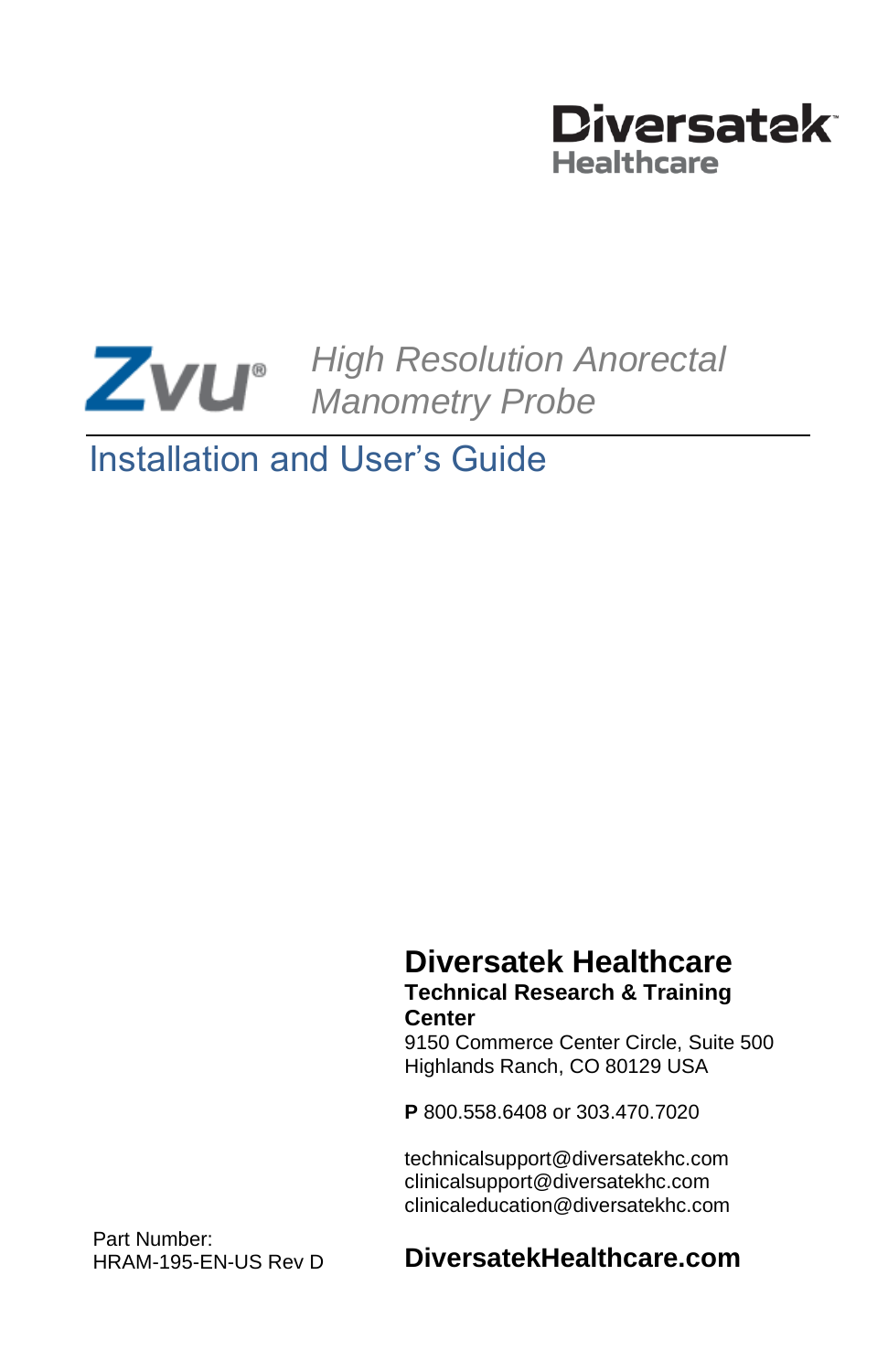### **Notes, Notices, and Cautions in User's Guide**

| NOTE:             | A NOTE indicates important information that helps<br>you make better use of your system.                             |
|-------------------|----------------------------------------------------------------------------------------------------------------------|
| $\bullet$ NOTICE: | A NOTICE indicates either potential damage to<br>hardware or loss of data and tells you how to avoid<br>the problem. |

A CAUTION: A CAUTION indicates a potential for property damage, personal injury, or death.

# **Symbols Marked On Devices**

| Attention -<br>Consult<br>Accompanyin<br>g Documents: | The operator must read, understand, and<br>follow all instructions in the accompanying<br>documents including all warnings,<br>cautions, and precautions before using the<br>medical device. |
|-------------------------------------------------------|----------------------------------------------------------------------------------------------------------------------------------------------------------------------------------------------|
| General<br>Warning Sign                               | General warning sign to alert the user to<br>potential hazards.                                                                                                                              |
| Not Sterile:                                          | The product associated with this symbol is<br>not sterilized after manufacturing.                                                                                                            |
| Not made<br>with natural<br>rubber latex              | The product associated with this symbol is<br>not made with natural rubber latex.                                                                                                            |
| Manufacturer:                                         | Name and location of legal manufacturer.                                                                                                                                                     |
| Serial<br>Number:                                     | Production identifier / serial number as<br>noted.                                                                                                                                           |
| Reference<br>Number:                                  | Device identifier / part number as noted.                                                                                                                                                    |
| Direct Current<br>Voltage                             | The type of input voltage required by the<br>device and the voltage levels needed.                                                                                                           |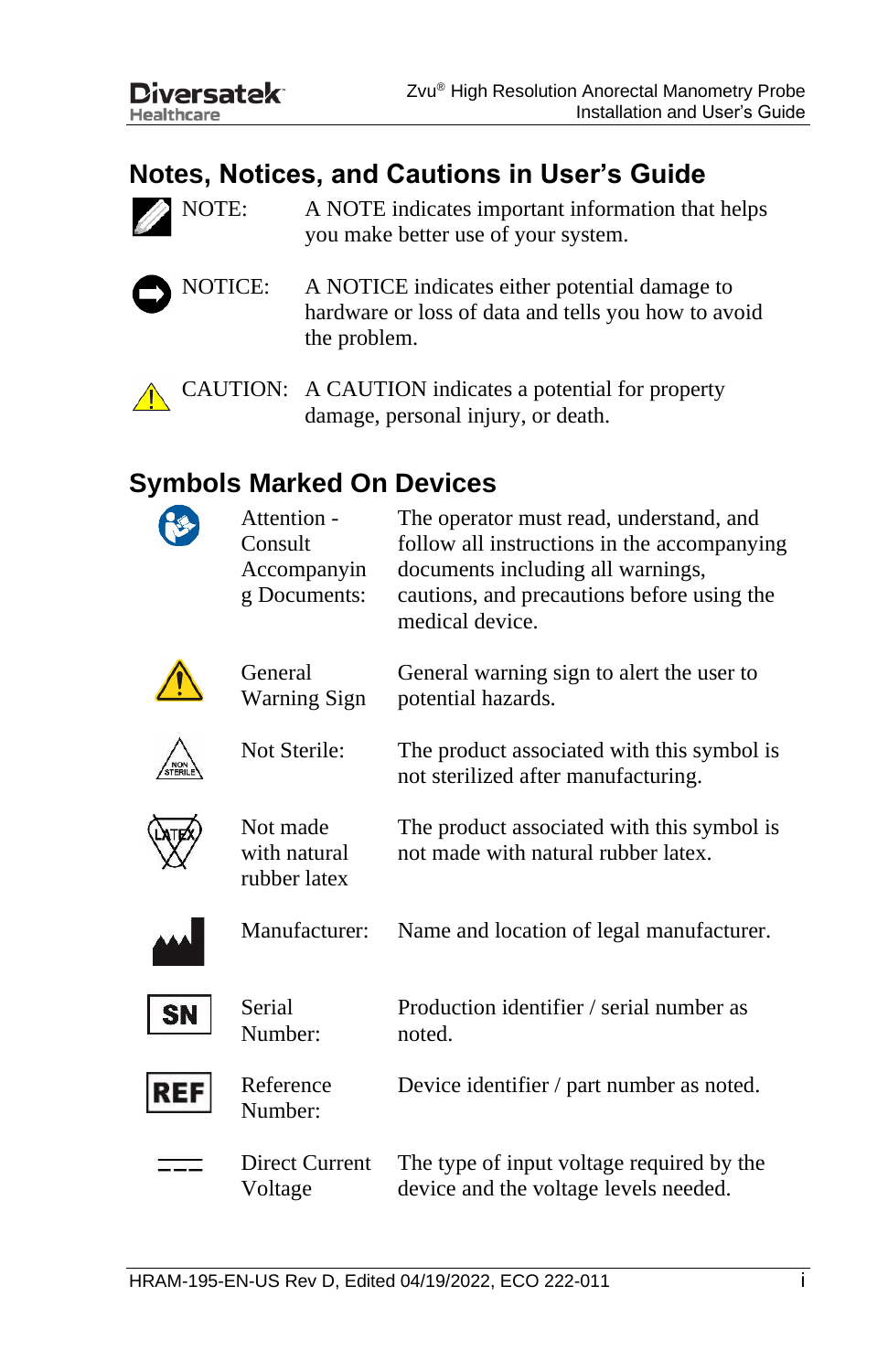| <b>Diversatek</b><br>Healthcare |                          | Zvu® High Resolution Anorectal Manometry Probe<br>Installation and User's Guide                     |  |
|---------------------------------|--------------------------|-----------------------------------------------------------------------------------------------------|--|
|                                 | Do Not<br>Discard        | The device contains electronics and must<br>be disposed of in accordance with local<br>regulations. |  |
|                                 | MR Unsafe                | This device is unsafe to use in a magnetic<br>resonance (MR) environment.                           |  |
| Rx Only                         | Prescription<br>Use Only | Caution: Federal law restricts this device to<br>use by or on the order of a physician.             |  |
|                                 | Medical<br>Device        | Indication the device is a medical device.                                                          |  |

## **Classifications**

 $\overline{\mathbf{r}}$ 

| Type BF<br>Equipment:  | This symbol indicates that the patient<br>applied part is Type BF, (floating from<br>electrical ground) which offers a specific<br>level of safety. |
|------------------------|-----------------------------------------------------------------------------------------------------------------------------------------------------|
| Class II<br>Equipment: | Requires protective grounding.                                                                                                                      |
| Ingress<br>Protection: | IPX5/IPX7 Liquid ingress protection<br>effective against water projected by a<br>nozzle and immersion up to 1 m depth.                              |

# **Definitions, Abbreviations and Acronyms**

HRaM: High Resolution Anorectal Manometry.

inSIGHT Ultima® Data acquisition system. PriZm®

Probe Patient applied sensor device.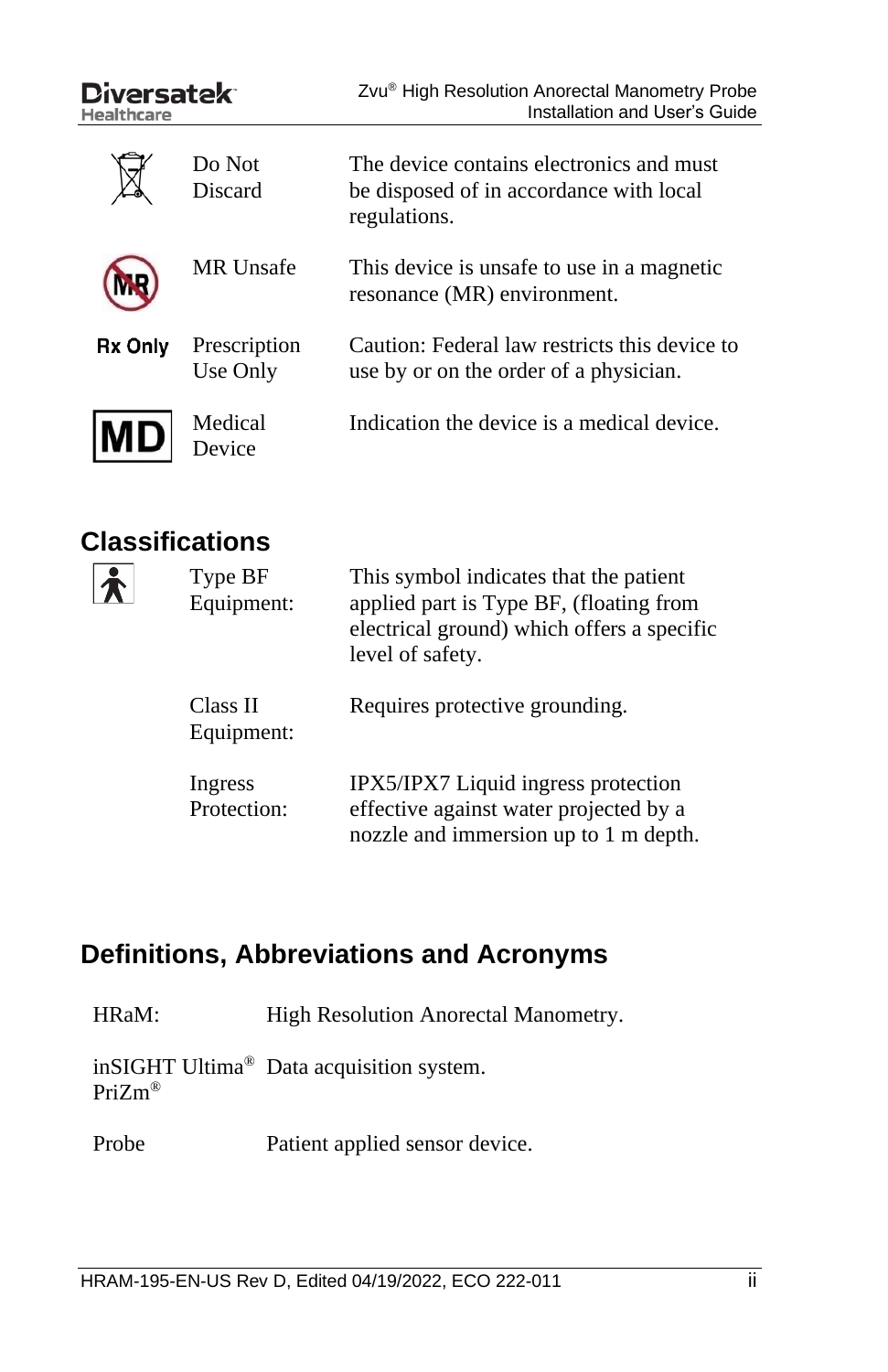## **© Copyright 2022 by Diversatek Healthcare**

All rights reserved. Reproduction in any manner whatsoever without the written permission of Diversatek Healthcare is strictly forbidden.

DISCLAIMER: The information in this manual is subject to change without notice. Diversatek Healthcare makes no representations or warranties with respect to the contents hereof, and specifically disclaims any implied warranties of merchantability or fitness for a particular purpose. Diversatek Healthcare reserves the right to revise this publication and to make changes from time to time in the content hereof without obligation of Diversatek Healthcare to notify any person of such revisions or changes.

Trademarks used in this text: *inSIGHT Ultima, PriZm, BioVIEW* and *Zvu* are registered trademarks of Diversatek Healthcare.

Other trademarks and trade names may be used in this document to refer to either the entities claiming the marks and names or their products. Diversatek Healthcare disclaims any proprietary interest in trademarks and trade names other than its own.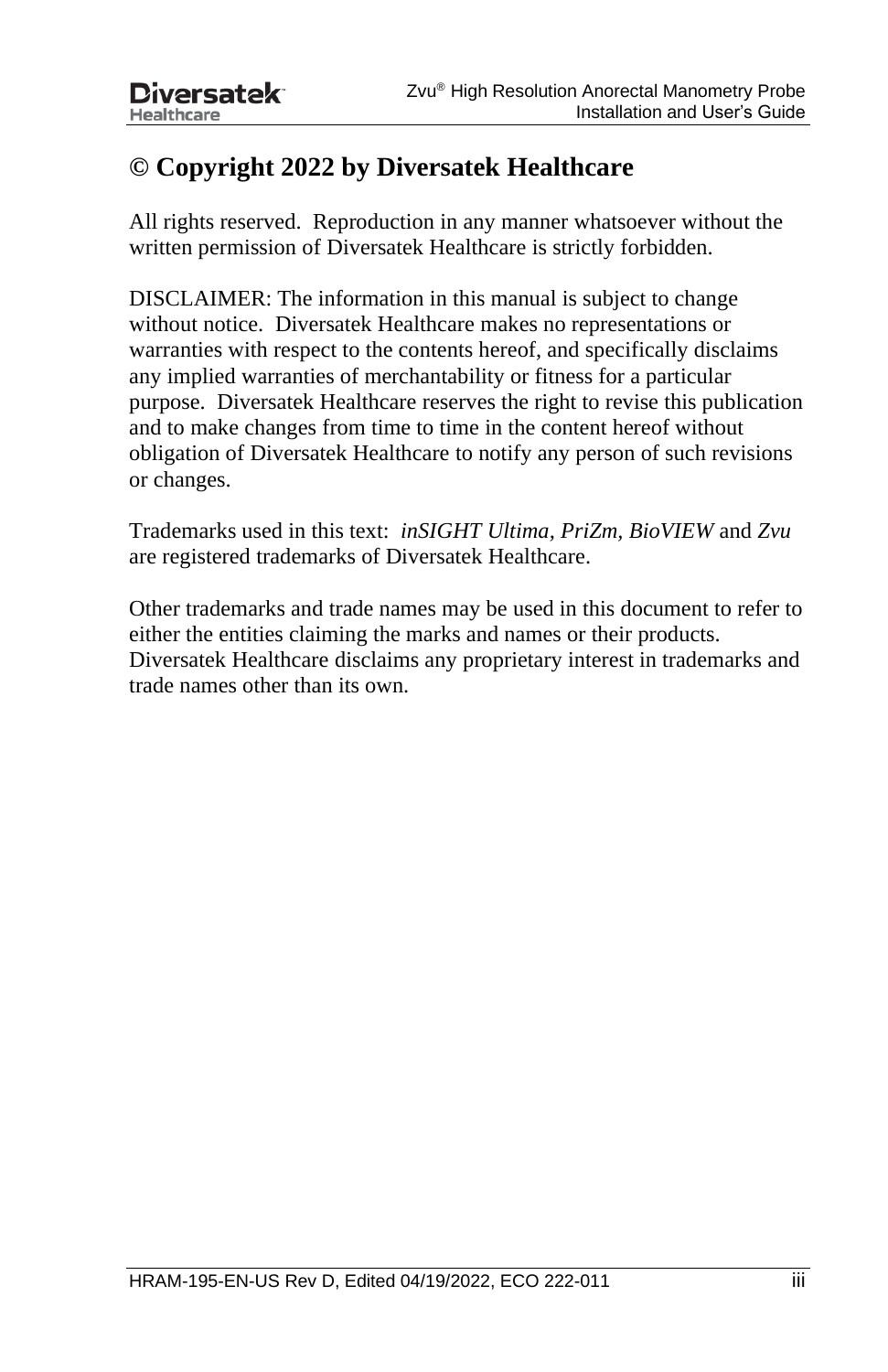# **Contents**

| 1            |         |                                                           |  |
|--------------|---------|-----------------------------------------------------------|--|
|              | 1.1     |                                                           |  |
|              | 1.2     |                                                           |  |
|              | $1.3 -$ |                                                           |  |
|              | 1.3.1   |                                                           |  |
|              | 1.3.2   |                                                           |  |
|              | 1.3.3   |                                                           |  |
|              | 1.3.4   |                                                           |  |
| $\mathbf{2}$ |         |                                                           |  |
|              | 2.1     | Zvu® HRaM Probe System Configuration and User Guides6     |  |
|              | 2.2.    | Connecting the HRaM Probe to the Ultima Central Unit or   |  |
|              |         |                                                           |  |
|              | 2.3     |                                                           |  |
|              | 2.3.1   |                                                           |  |
|              | 2.3.2   |                                                           |  |
|              | 2.4     |                                                           |  |
| 3            |         |                                                           |  |
|              | 3.1     |                                                           |  |
|              | 3.2     | Validated cleaning and disinfection solutions12           |  |
|              | 3.3     |                                                           |  |
|              | 3.4     |                                                           |  |
|              | 3.5     |                                                           |  |
|              | 3.6     |                                                           |  |
|              | 3.7     |                                                           |  |
| 4            |         | <b>HRaM Balloon Attachment and Removal Instructions18</b> |  |
|              | 4.1     |                                                           |  |
|              | 4.2     |                                                           |  |
| 5            |         |                                                           |  |
|              | 5.1     |                                                           |  |
|              | 5.2     |                                                           |  |
|              | 5.3     |                                                           |  |
| 6            |         |                                                           |  |
|              | 6.1     |                                                           |  |
|              | 6.2     |                                                           |  |
|              | 6.3     |                                                           |  |
|              |         |                                                           |  |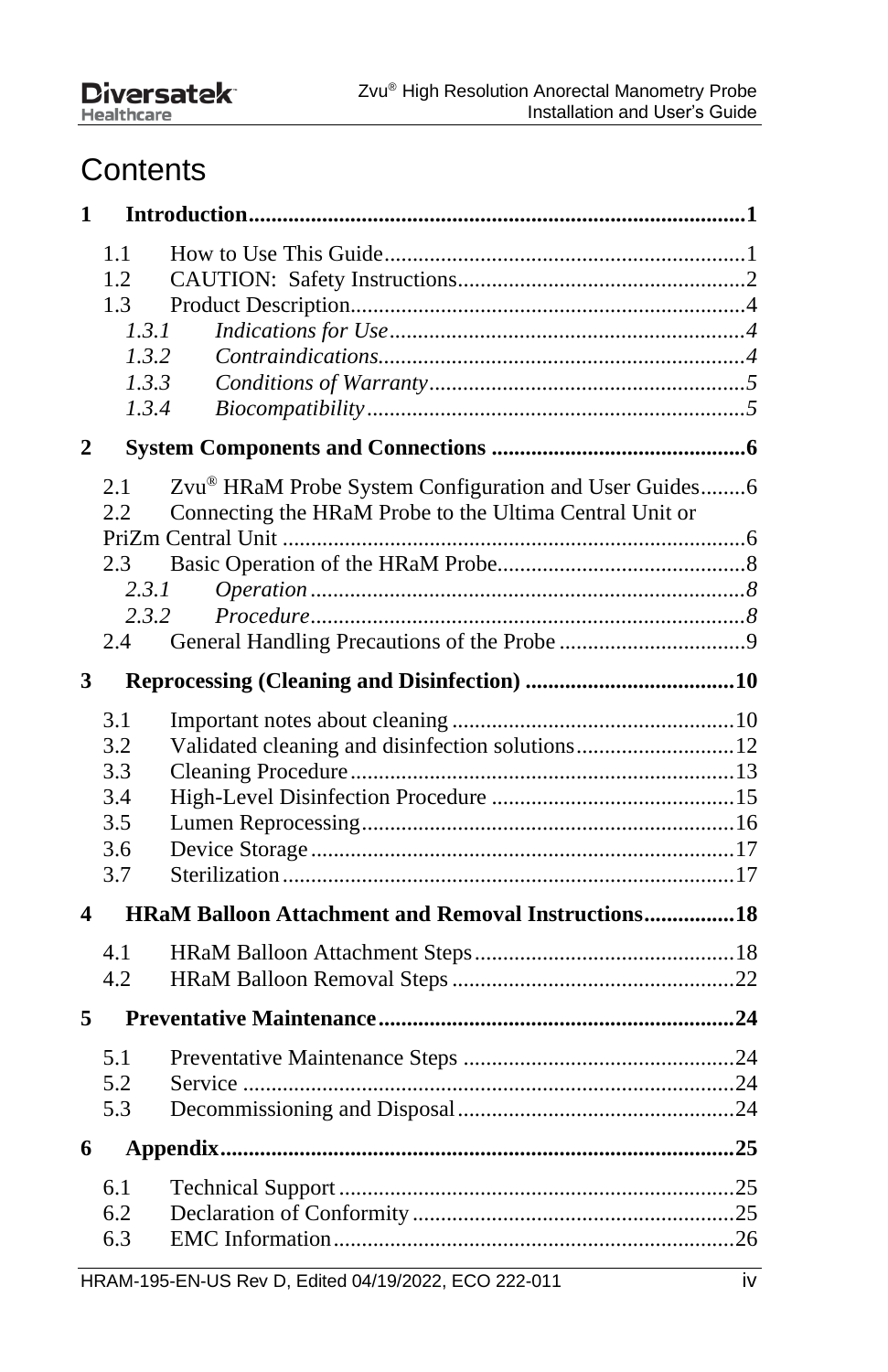| 6.3.1 |                                               |  |
|-------|-----------------------------------------------|--|
| 6.3.2 |                                               |  |
| 6.3.3 |                                               |  |
| 6.3.4 |                                               |  |
| 6.3.5 |                                               |  |
| 6.3.6 |                                               |  |
| 6.3.7 |                                               |  |
| 6.4   |                                               |  |
| 6.4.1 | High Resolution Anorectal Manometry Probe  31 |  |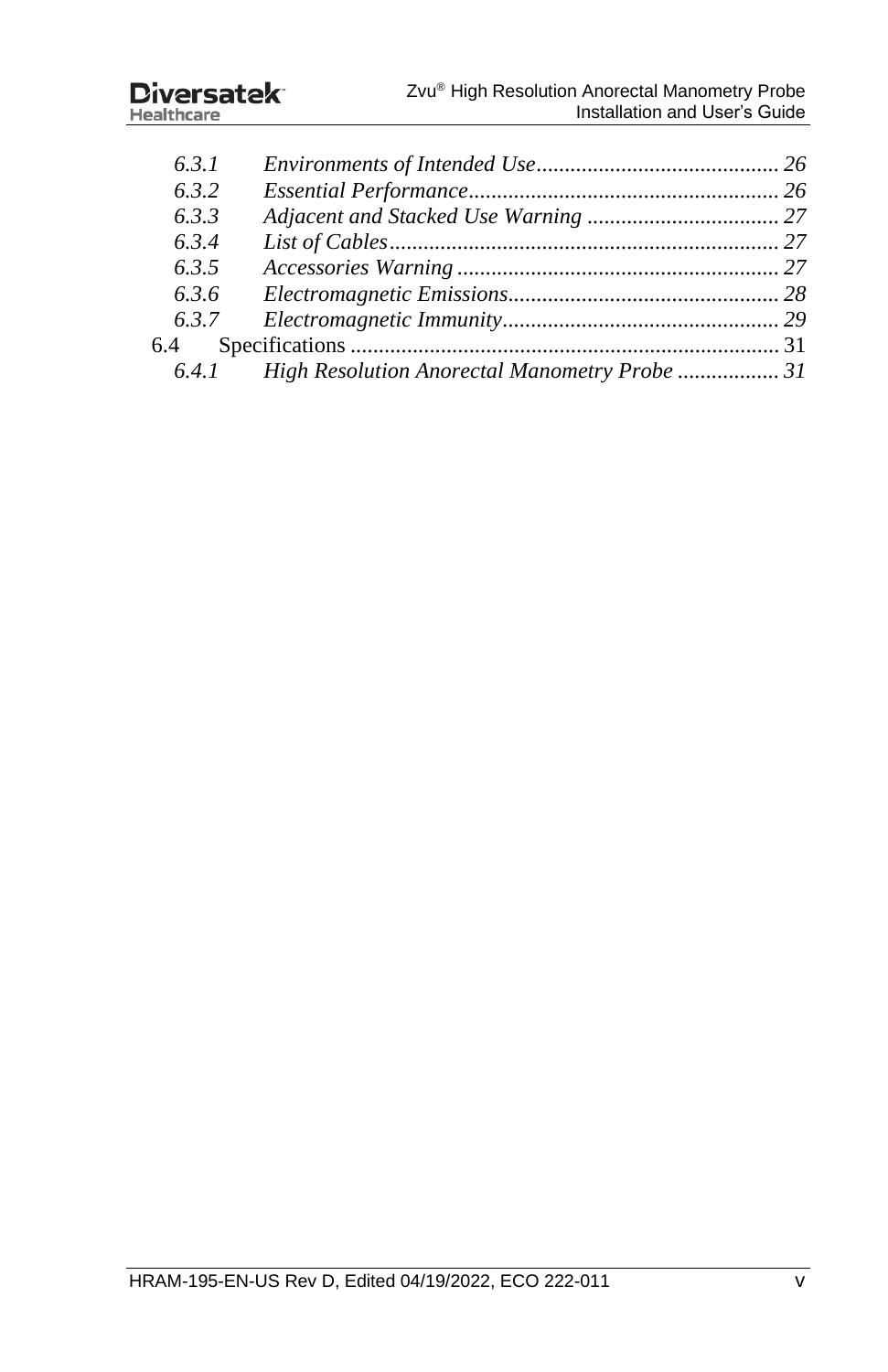# <span id="page-6-0"></span>**1 Introduction**

## <span id="page-6-1"></span>**1.1 How to Use This Guide**

This guide is designed to help you install the Diversatek Healthcare Zvu<sup>®</sup> High Resolution Anorectal Manometry (HRaM) Probe quickly and easily. It is intended for health-care professionals trained in performing clinical procedures. Diversatek Healthcare offers regularly scheduled product training courses for your convenience. See contact information on the cover page or in Section 6.1: Technical Support.

For detailed instructions on using the HRaM Probe refer to the supporting reference guides.

This User's Guide assumes the user has basic computer skills common to Microsoft software applications.

This guide uses visual clues and typographical conventions to attract attention to, and clarify instructions.

Keyboard keystrokes are written in **bold face.**

Labels in the software such as a menu, toolbar, button, shortcut names, etc. are written in *italics*.

The guide is divided into different sections featuring specialized tasks for quick, easy reference.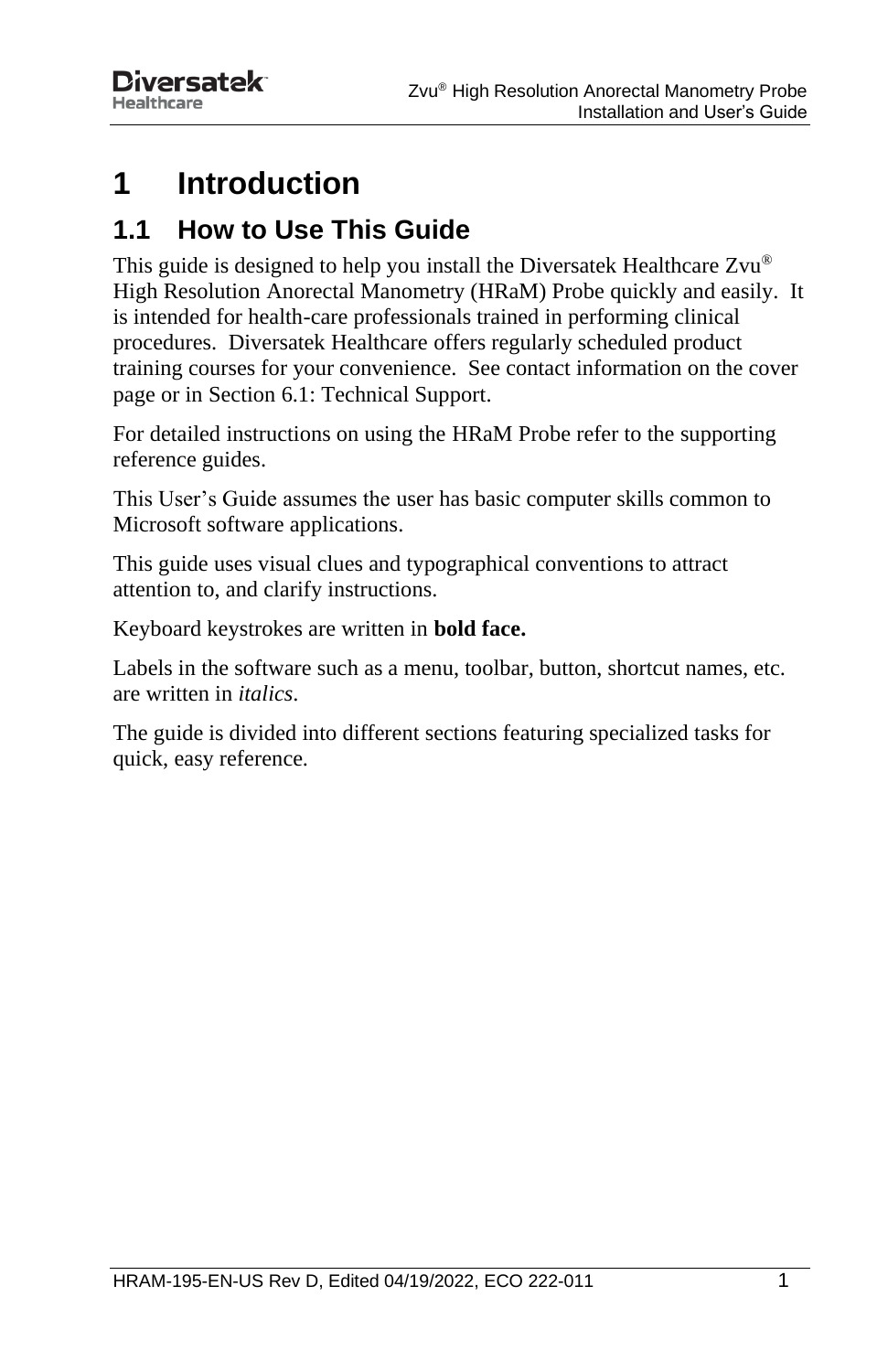# <span id="page-7-0"></span>**1.2 CAUTION: Safety Instructions**

The Zvu® HRaM Probe is a sensitive electronic instrument. Please use the following safety guidelines to help ensure your own personal safety and to help protect your Probe and working environment from potential damage.

| <b>CAUTION:</b> | The user must be qualified in gastrointestinal<br>diagnostic procedures, trained in the use of the system,<br>and must be familiar with all labeling and instruction<br>for use associated with the equipment. Many device<br>injuries are due to user error and failure to follow the<br>instructions for use. The user of the device is advised<br>to thoroughly understand the use of the equipment, and<br>familiarize themselves with its operation prior to using<br>the equipment. |
|-----------------|-------------------------------------------------------------------------------------------------------------------------------------------------------------------------------------------------------------------------------------------------------------------------------------------------------------------------------------------------------------------------------------------------------------------------------------------------------------------------------------------|
| CAUTION:        | The Zvu® HRaM Probe and inSIGHT Ultima® System<br>and $PriZm^{\circledast}$ is intended for use by gastroenterologists,<br>surgeons, other trained physicians, and medically<br>trained personnel as an aid in documenting and<br>diagnosing elimination disorders. This system<br>includes analysis software, but requires skilled<br>interpretation by a physician to make a diagnosis.                                                                                                 |
| CAUTION:        | Do not attempt to open or service the Zvu HRaM<br>Probe or inSIGHT Ultima System or PriZm system.<br>There are no user serviceable parts inside.                                                                                                                                                                                                                                                                                                                                          |
| CAUTION:        | Warning: No modification of this equipment is<br>allowed.                                                                                                                                                                                                                                                                                                                                                                                                                                 |
| CAUTION:        | Follow instructions provided with the inSIGHT Ultima<br>System, PriZm System and Signal Conditioning<br>devices.                                                                                                                                                                                                                                                                                                                                                                          |
| CAUTION:        | The Probe is reusable and must be cleaned and<br>disinfected according to this user guide and your<br>institution's guidelines after each use.                                                                                                                                                                                                                                                                                                                                            |
| <b>CAUTION:</b> | Dispose of the Probe and the inSIGHT Ultima System<br>and PriZm System in accordance with local ordinances<br>and regulations. Refer to section 5.3 Decommissioning<br>and Disposal for additional information.                                                                                                                                                                                                                                                                           |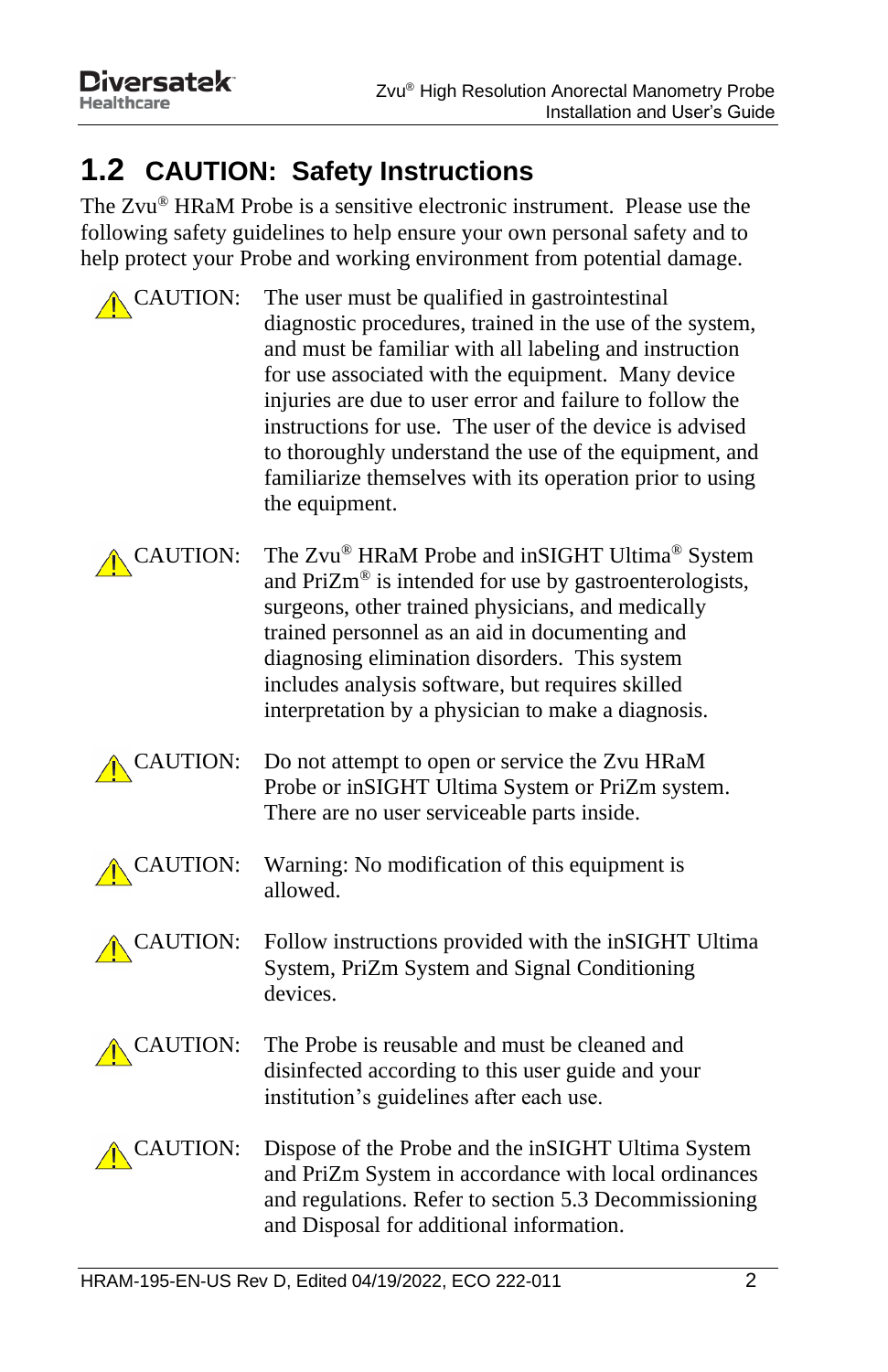| <b>CAUTION:</b> | Electromagnetic interference is possible between<br>Probes and implanted devices such as pacemakers and<br>internal defibrillators. Monitoring of all implanted<br>devices is advised.                                                                                                |
|-----------------|---------------------------------------------------------------------------------------------------------------------------------------------------------------------------------------------------------------------------------------------------------------------------------------|
| CAUTION:        | Inspect the HRaM Probe for damage such as bent or<br>broken connector pins. Also, verify the integrity of the<br>Probe between the tubing and each sensor. Do not<br>connect the Probe to the equipment if there is visible<br>damage.                                                |
| CAUTION:        | Only use the HRaM Probe with the approved<br>Diversatek Healthcare inSIGHT Ultima System, PriZm<br>system and application software. If other equipment is<br>substituted, damage to the system, the Probe, and/or<br>patient injury may occur.                                        |
| CAUTION:        | Do not use Diversatek Healthcare accessories with<br>other non-Diversatek Healthcare equipment. Damage<br>to the system, the accessory, and/or patient injury may<br>occur.                                                                                                           |
| CAUTION:        | Do not use the HRaM Probe or in SIGHT Ultima<br>System or PriZm System in association with an MRI<br>machine. The Probe contains sensitive electronics not<br>designed to operate in the extensive magnetic fields of<br>an MRI machine. Patient injury or Probe damage may<br>occur. |
| CAUTION:        | Do not use the HRaM Probe or inSIGHT Ultima<br>System or PriZm System devices in emergency<br>situations or for patient treatment or monitoring. The<br>system is designed for diagnostic use only in non-<br>emergency situations.                                                   |
| CAUTION:        | Do not use the HRaM Probe or in SIGHT Ultima<br>System or PriZm system in an oxygen rich<br>environment.                                                                                                                                                                              |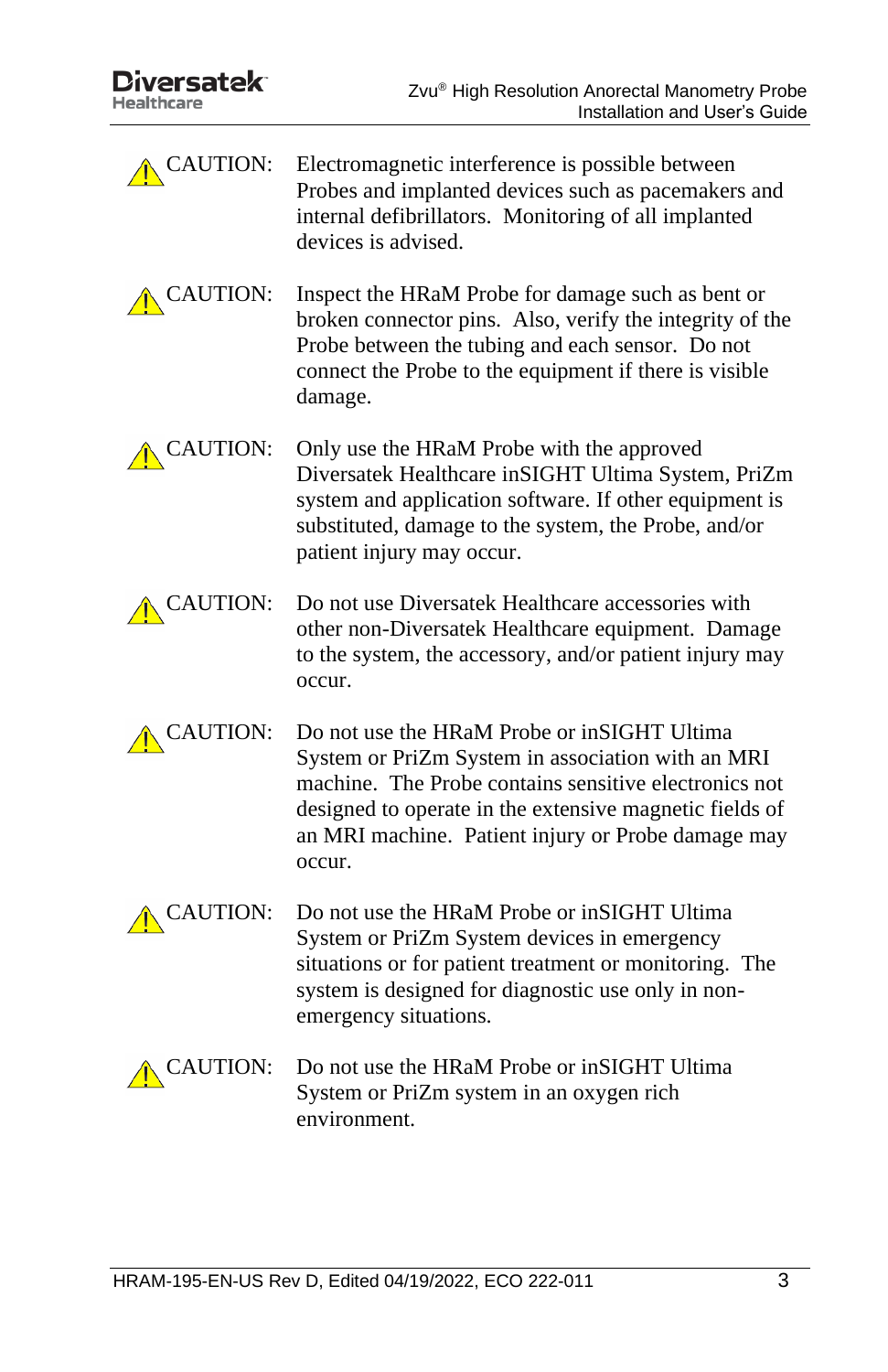CAUTION: Any serious incidents that occur in relation to the HRaM Probe or inSIGHT Ultima System or PriZm System should be reported to Diversatek and the Competent Authority.

- NOTICE: Do not store the HRaM Probe or inSIGHT Ultima System or PriZm System in extreme temperatures. The Probes are best stored between 50° and 104°F (10° to  $40^{\circ}$ C).
- NOTICE: Do not drop the HRaM Probe. The pressure sensors along the Probe body are very sensitive. Always take care to handle the Probe gently.

# <span id="page-9-0"></span>**1.3 Product Description**

### <span id="page-9-1"></span>**1.3.1 Indications for Use**

The Zvu® High Resolution Anorectal Manometry (HRaM) Probe is intended for use by gastroenterologists, surgeons, and medically trained personnel for gastrointestinal tract studies to obtain a high resolution mapping of pressures within the organs, and to allow storage of the corresponding data.

The device is used in conjunction with a manometry system from Diversatek Healthcare. Studies performed with this system require skilled interpretation by a physician to aid in making a diagnosis of anorectal motility disorders.

This device is indicated for use on adult populations only.

### <span id="page-9-2"></span>**1.3.2 Contraindications**

Anorectal manometry is contraindicated in the following situations:

- Patients with severe clotting disorders
- Anal obstruction
- Severe anal pain and anal stricture
- Other abnormal anatomical conditions making intubation difficult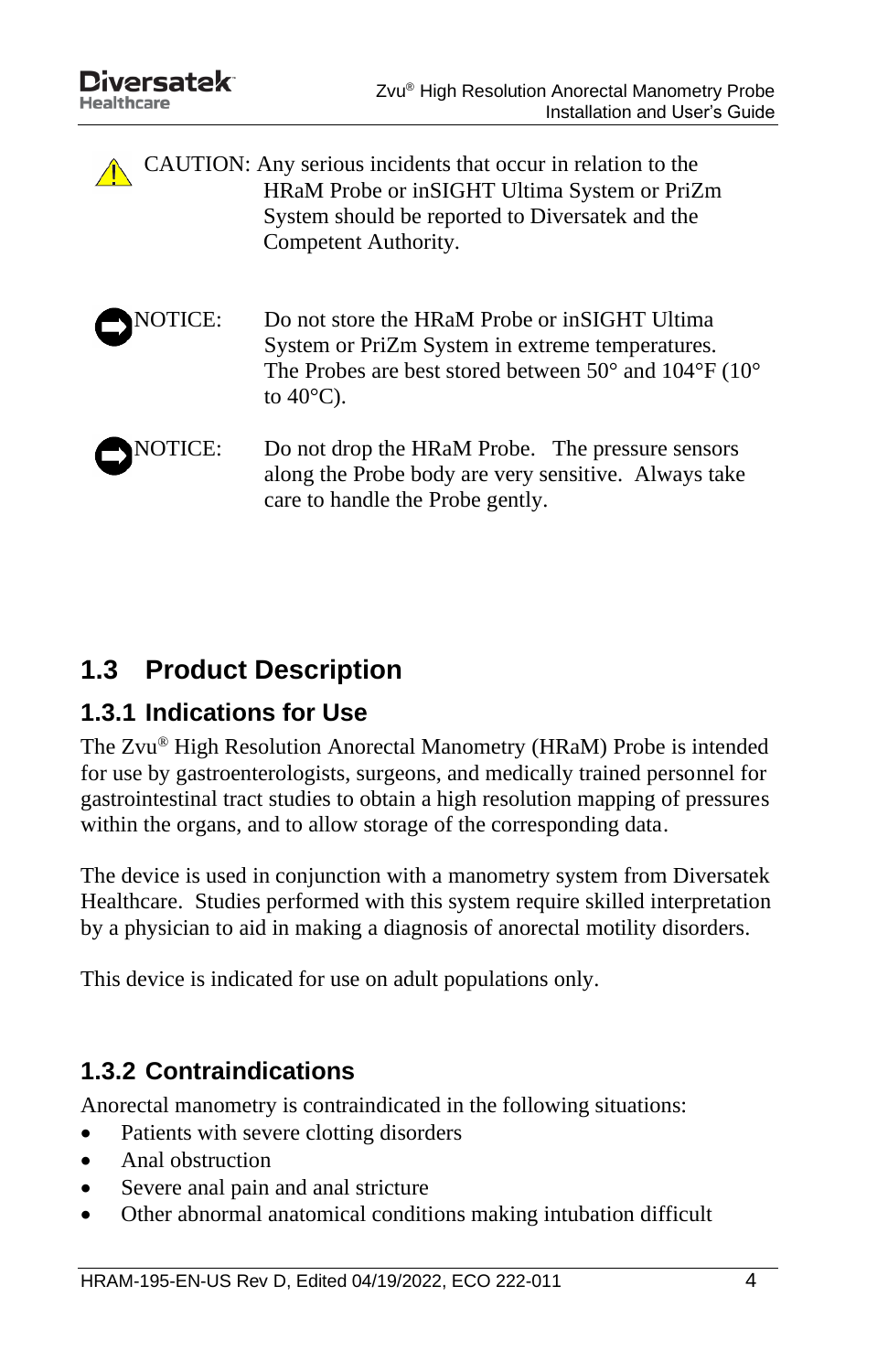GI Tract procedures are contraindicated in the following situations:

- Patients with severe clotting disorders
- Peritonitis
- Other abnormal anatomical conditions making intubation difficult

#### <span id="page-10-0"></span>**1.3.3 Conditions of Warranty**

The Zvu® High Resolution Anorectal Manometry Probe should only be used by or under the supervision of physicians thoroughly trained in anorectal manometry procedures and studies.

The warranty on the Probe covers damage on materials and deviations from the specifications, provided the damage is not attributable to improper handling or poor/incorrect cleaning. In particular, the warranty excludes any damage that may result from mechanical influence on the sensor(s), Probe or the connector due to negligence on the part of the user.

The manufacturer does not assume any liability or warranty for damages due to improper repair or changes to the Zvu® Anorectal Manometry Probe performed by unauthorized persons.

#### <span id="page-10-1"></span>**1.3.4 Biocompatibility**

The Probe utilizes components made of common materials with no known biocompatibility issues. However, the following cautions should be observed:



CAUTION: HRaM Probe has applied parts made with 304 stainless steel. This type of stainless steel, although medical grade, contains 8-11% nickel which may pose risks for people with certain allergies to nickel.

NOTE: Not made with natural rubber latex.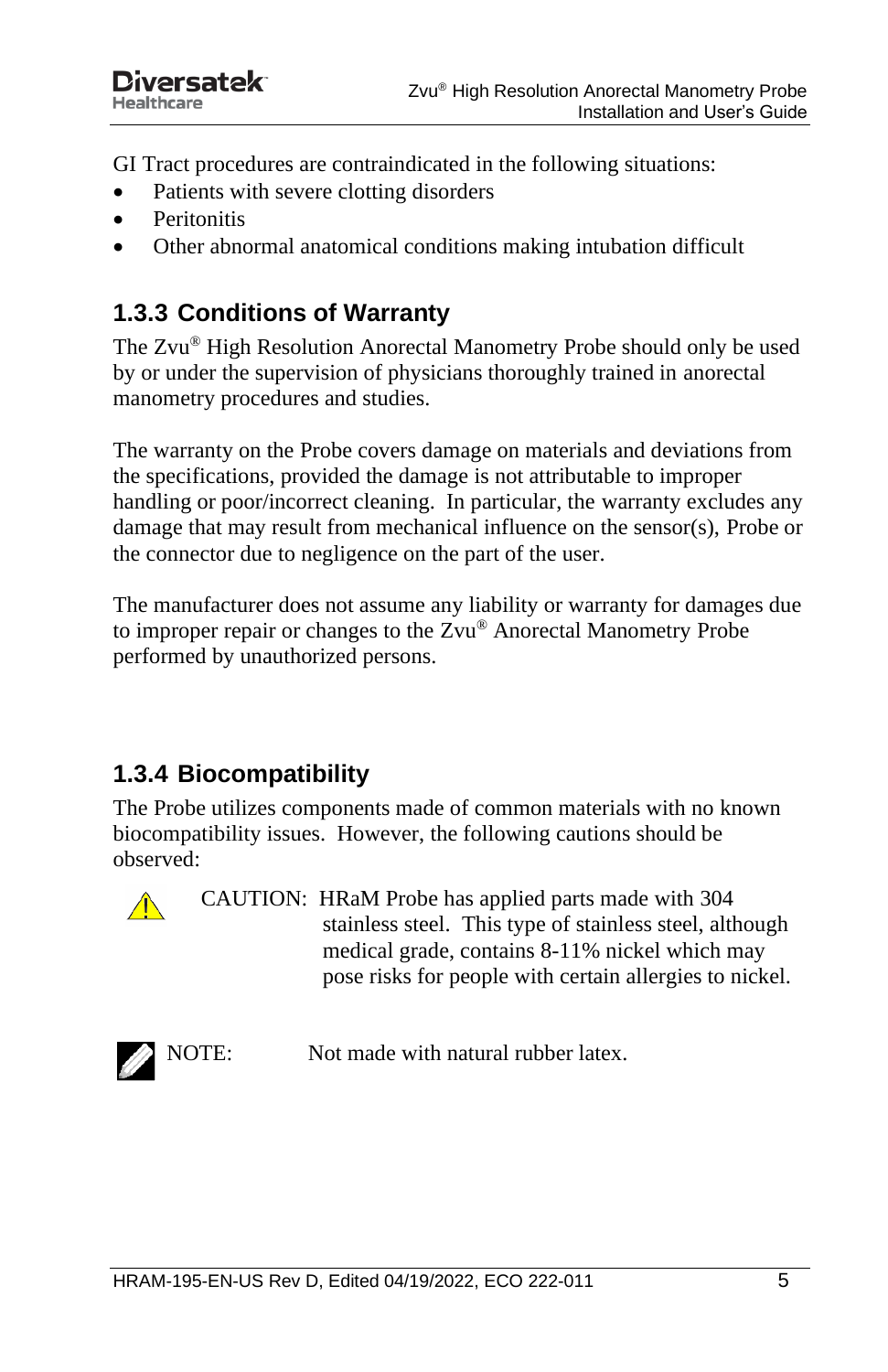# <span id="page-11-0"></span>**2 System Components and Connections**

#### <span id="page-11-1"></span>**2.1 Zvu® HRaM Probe System Configuration and User Guides**

The Zvu® High Resolution Anorectal Manometry (HRaM) Probe, when used in conjunction with the inSIGHT Ultima or PriZm Systems, inSIGHT Acquisition and BioVIEW® software provides pressure data useful for diagnosing anorectal diseases and conditions. Refer to the user guides for the inSIGHT Ultima System, PriZm System and BioVIEW software for more detail.

Components:

- Zvu<sup>®</sup> HRaM Probe
- inSIGHT Ultima<sup>®</sup> System or PriZm<sup>®</sup> System
- inSIGHT Acquisition software
- BioVIEW software

| <b>Manual Part Number</b> | Title                                               |
|---------------------------|-----------------------------------------------------|
| H <sub>12R</sub> -0190    | inSIGHT Ultima System Installation and User's Guide |
| <b>HRAM-195</b>           | High Resolution Anorectal Manometry Probe           |
|                           | Installation and User's Guide                       |
| H <sub>20</sub> -0195     | PriZm System Installation and User's Guide          |
| H06-0140                  | inSIGHT (Acquisition) Software User's Guide         |
| $PL-14-12$                | <b>Standard HRaM Editing Techniques</b>             |

#### <span id="page-11-2"></span>**2.2 Connecting the HRaM Probe to the Ultima Central Unit or PriZm Central Unit**

The Zvu® High Resolution Anorectal Manometry (HRaM) Probe is connected to the inSIGHT Ultima Central Unit or PriZm Central Unit through an accessory cable that is unique to the Diversatek Healthcare Probe. Cables used for connecting other probes to the inSIGHT Ultima Central Unit and PriZm Central Unit are not compatible with the Diversatek Healthcare Probe, nor is this accessory cable compatible with those probes.



Note: The two ends of the accessory cable utilize different connectors. They are color coded to match the mating connector. In addition, the connectors are keyed differently to only fit in the proper mating connector. Do not try to force the connector if it does not fit properly or the colors do not match.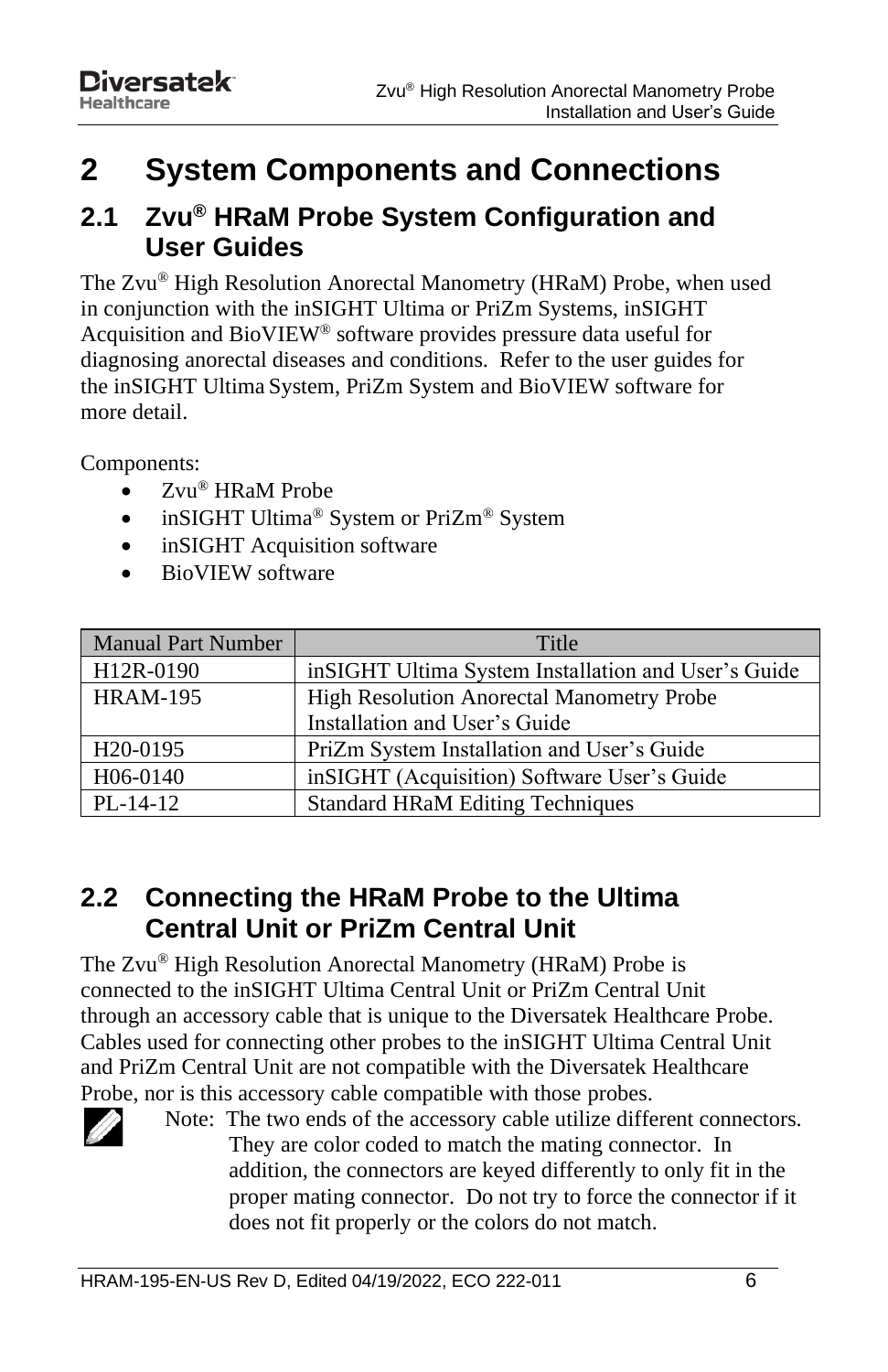#### **inSIGHT Ultima Central Unit or PriZm Central Unit**

Connect the gray connector of the accessory cable into the matching gray colored Port 1 connector on the inSIGHT Ultima Central Unit or PriZm Central Unit (see images below, Ultima and PriZm Central Units are very similar).



#### **High Resolution Probe**

Connect the black connector of the accessory cable into the matching black connector on the Probe (see the image at right). Align the white arrow of the cable connector with the triangle on the housing above the Diversatek Healthcare label.

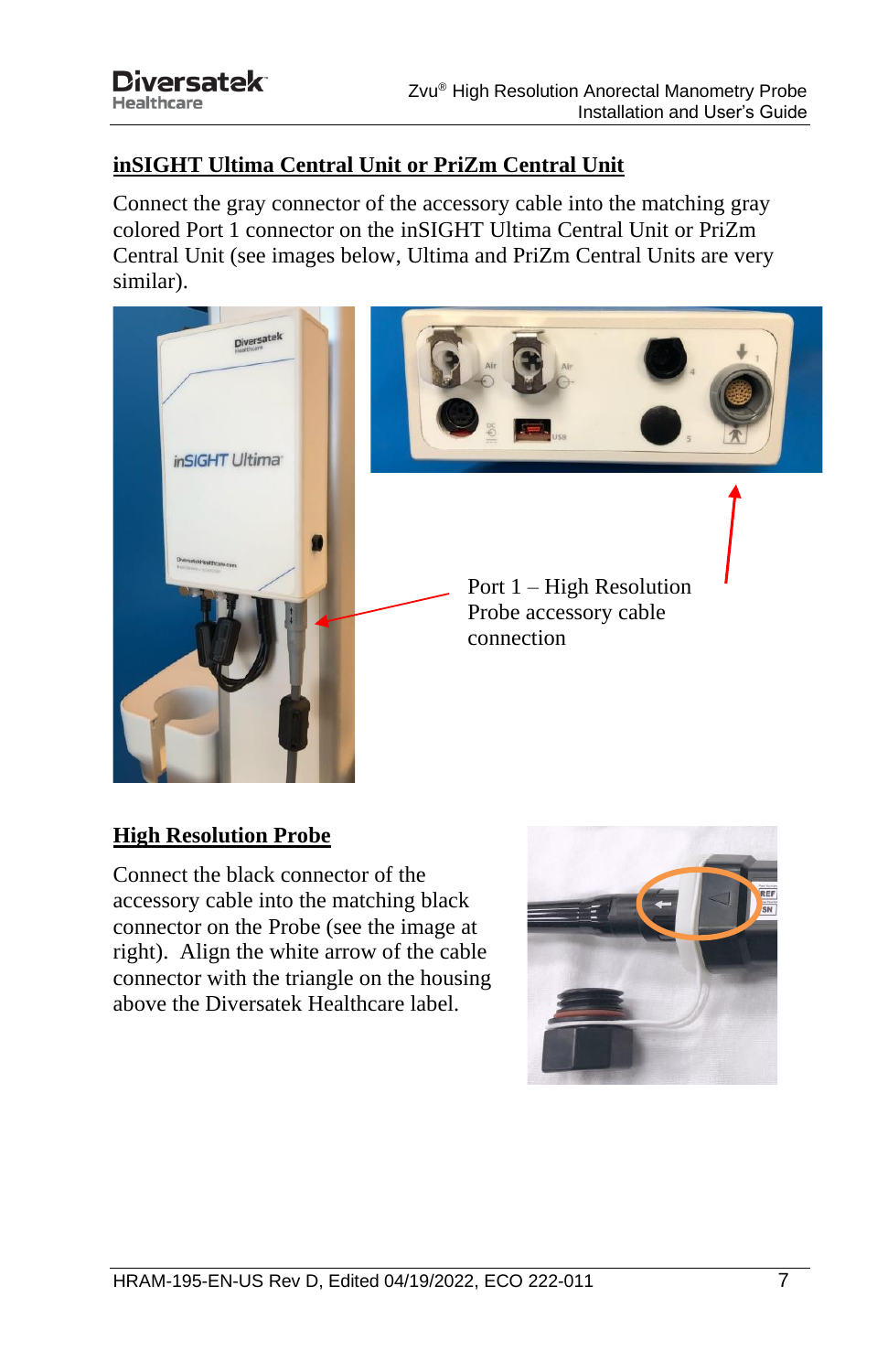# <span id="page-13-0"></span>**2.3 Basic Operation of the HRaM Probe**

#### <span id="page-13-1"></span>**2.3.1 Operation**

The Zvu® High Resolution Anorectal Manometry (HRaM) Probe, when used in conjunction with the inSIGHT Ultima® System or PriZm® System and BioVIEW® software provides pressure data ton aid in making a diagnosis of anorectal motility disorders. Refer to the user guides for the inSIGHT Ultima System, PriZm System and BioVIEW software for more detail.

#### <span id="page-13-2"></span>**2.3.2 Procedure**

This section describes the basic steps of what should be done before and after acquiring an anorectal manometry study.

- 1. Connect the HRaM Probe to the inSIGHT Ultima System or PriZm System:
	- o Align and connect the Probe to the Probe Accessory Cable. Alignment features in the connectors are to avoid misalignment. Do not force the cable plug into the Probe connector.
	- o Align and connect the accessory cable into Port 1 of the inSIGHT Ultima or PriZm.
- 2. Power on all hardware.
- 3. Launch the inSIGHT Acquisition software.
- 4. Enter patient information into the software and use a protocol created for the model of probe being used.
- 5. Follow the software prompts to begin the acquisition process and perform the pressure calibration and operational verification.
- 6. Attach the balloon per the Balloon Attachment Steps in section [4.1](#page-23-1) and verify it holds air.
- 7. Insert the Probe and acquire the manometry study according to on-screen prompts.
- 8. After completion of the study, extubate the Probe from the patient.
- 9. Remove the balloon per the Balloon Removal Steps in section [4.2.](#page-27-0)
- 10. Disconnect the Probe from the cable and tighten the cap on the Probe handle.
- 11. Immediately rinse the Probe in water. Do not allow the Probe to dry after the procedure. Allowing the Probe to dry without rinsing can make the removal of proteins more difficult and negatively affect the usable life of the Probe.
- 12. Follow the specific reprocessing instructions in the section below to properly clean and disinfect the Probe after each use.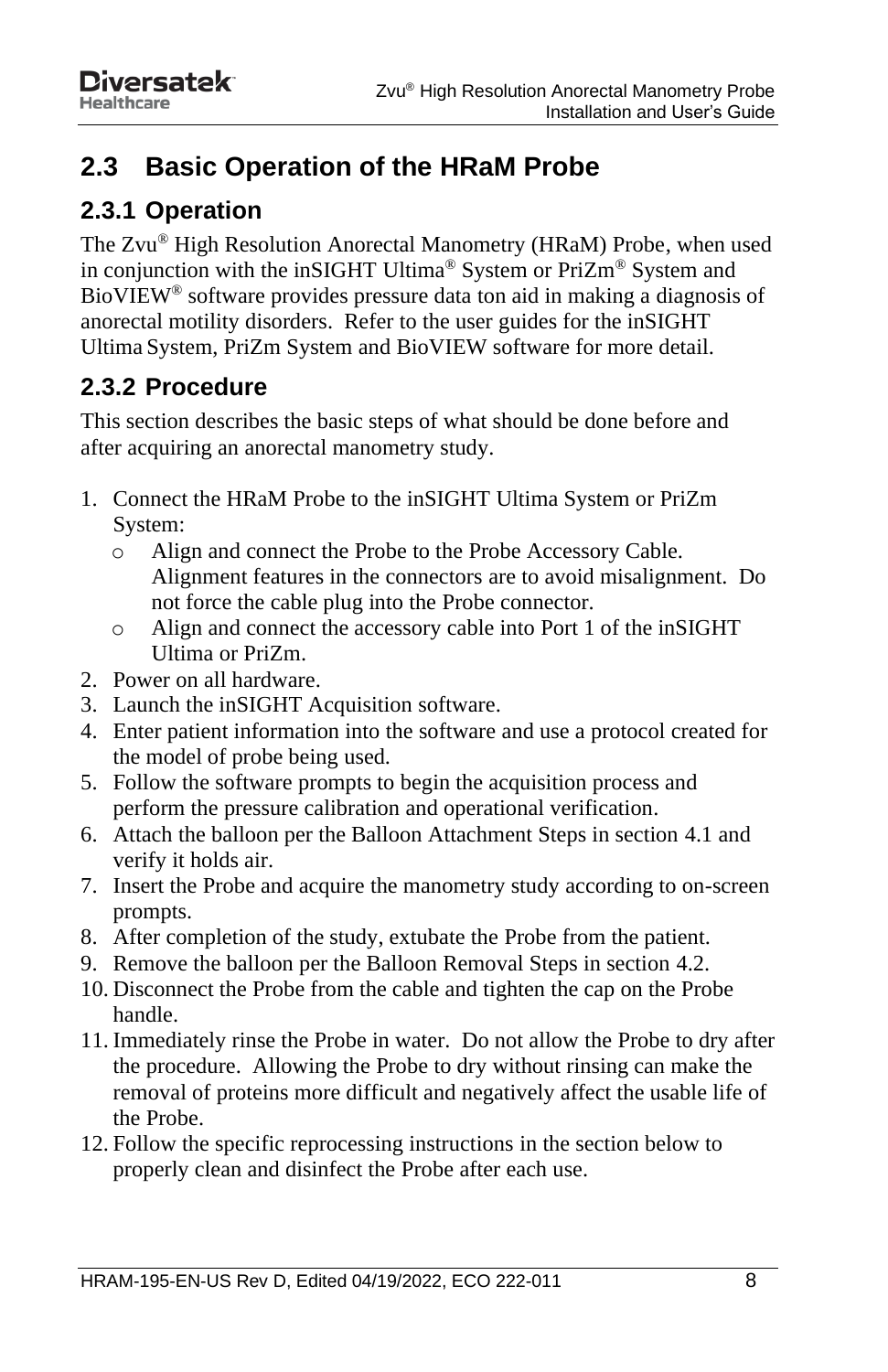## <span id="page-14-0"></span>**2.4 General Handling Precautions of the Probe**

- CAUTION: **Do Not** squeeze the Probe sensors.  $\bigwedge$ 
	- CAUTION: **Do Not** stretch, fold, twist, crush, lean on or kink the Probe. Do not bend the Probe tighter than a 2 inch (5cm) diameter.
	- CAUTION: **Do Not** ultrasonically clean the Probe.
- CAUTION: **Do Not** use a Probe with visible damage such as torn sensors, cracked or separated tubing, or visible wiring.
- CAUTION: The Probe is supplied non-sterile and must be cleaned and disinfected prior to the first patient use and after each subsequent patient use.
	- CAUTION: Use only the validated reprocessing methods described in this guide to clean and disinfect the Probe.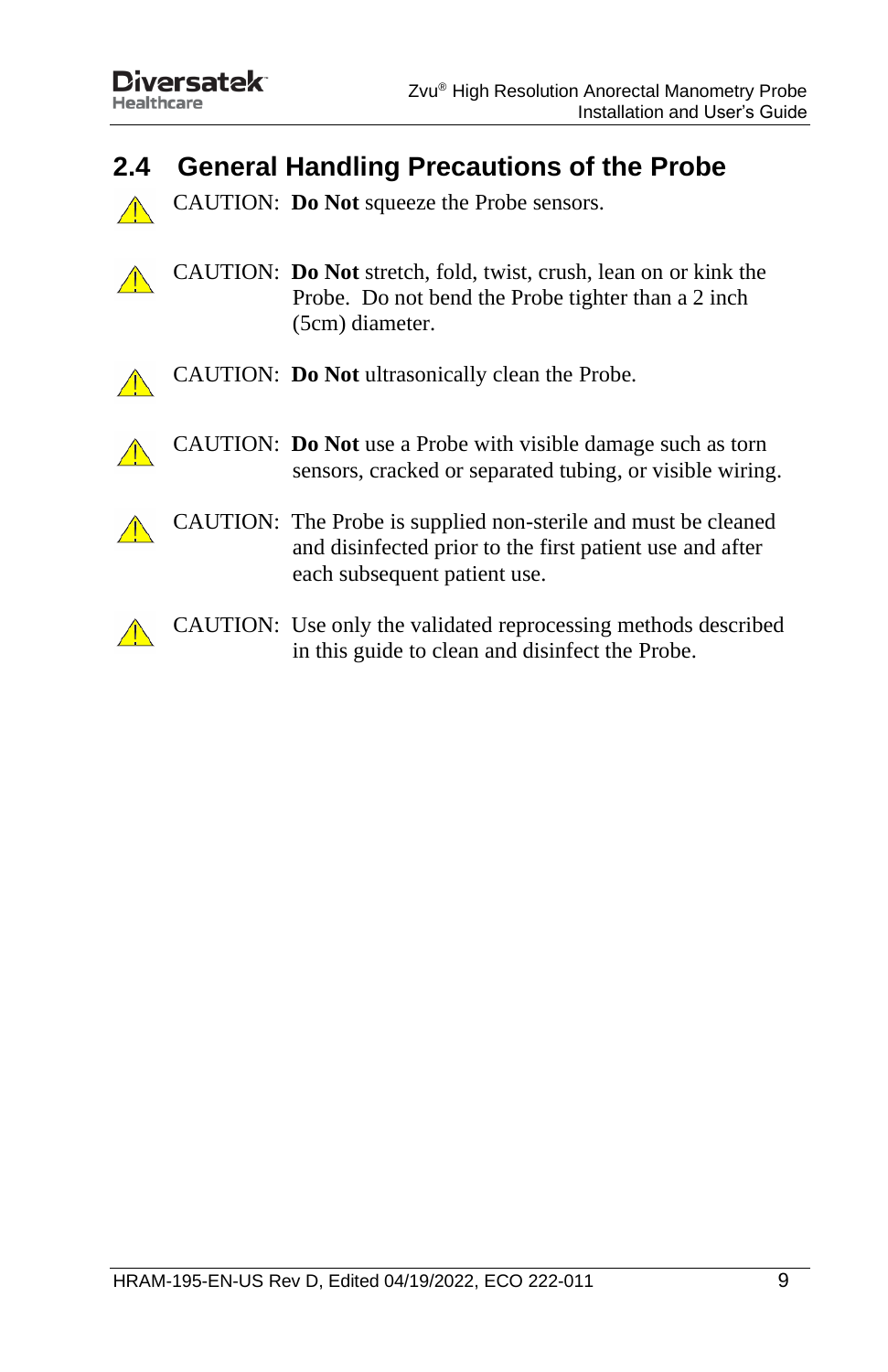# <span id="page-15-0"></span>**3 Reprocessing (Cleaning and Disinfection)**

Prior to first use and immediately after every patient study, the Zvu® High Resolution Anorectal Manometry (HRaM) Probe needs to be "reprocessed" to include enzymatic cleaning followed by a high level disinfection (HLD). Thorough rinsing, preferably under running water, is recommended upon removal from the patient. Do not allow the Probe to dry without cleaning as this may cause a buildup of proteins that can damage the Probe or reduce performance.

This section describes the necessary reprocessing steps, lists the approved solutions to use and provides important notes to reduce the chance of damaging the Probe.

# <span id="page-15-1"></span>**3.1 Important notes about cleaning**

Note: The HRaM Probe is not disinfected prior to shipment. A proper cleaning and disinfection cycle is required before the initial use.

Note: The HRaM Probe must be reprocessed immediately after each patient use. Do not allow the Probe to dry after a patient procedure. Allowing the Probe to dry without rinsing can make the removal of proteins more difficult and negatively affect the usable life of the Probe. Rinse the Probe with water immediately after removing the probe from the patient. Failure to do so can result in damage to the device.



CAUTION: Reprocess the Probe using only the cleaning and disinfection solutions approved by Diversatek Healthcare as listed below. Failure to use approved solutions can result in damage to the device.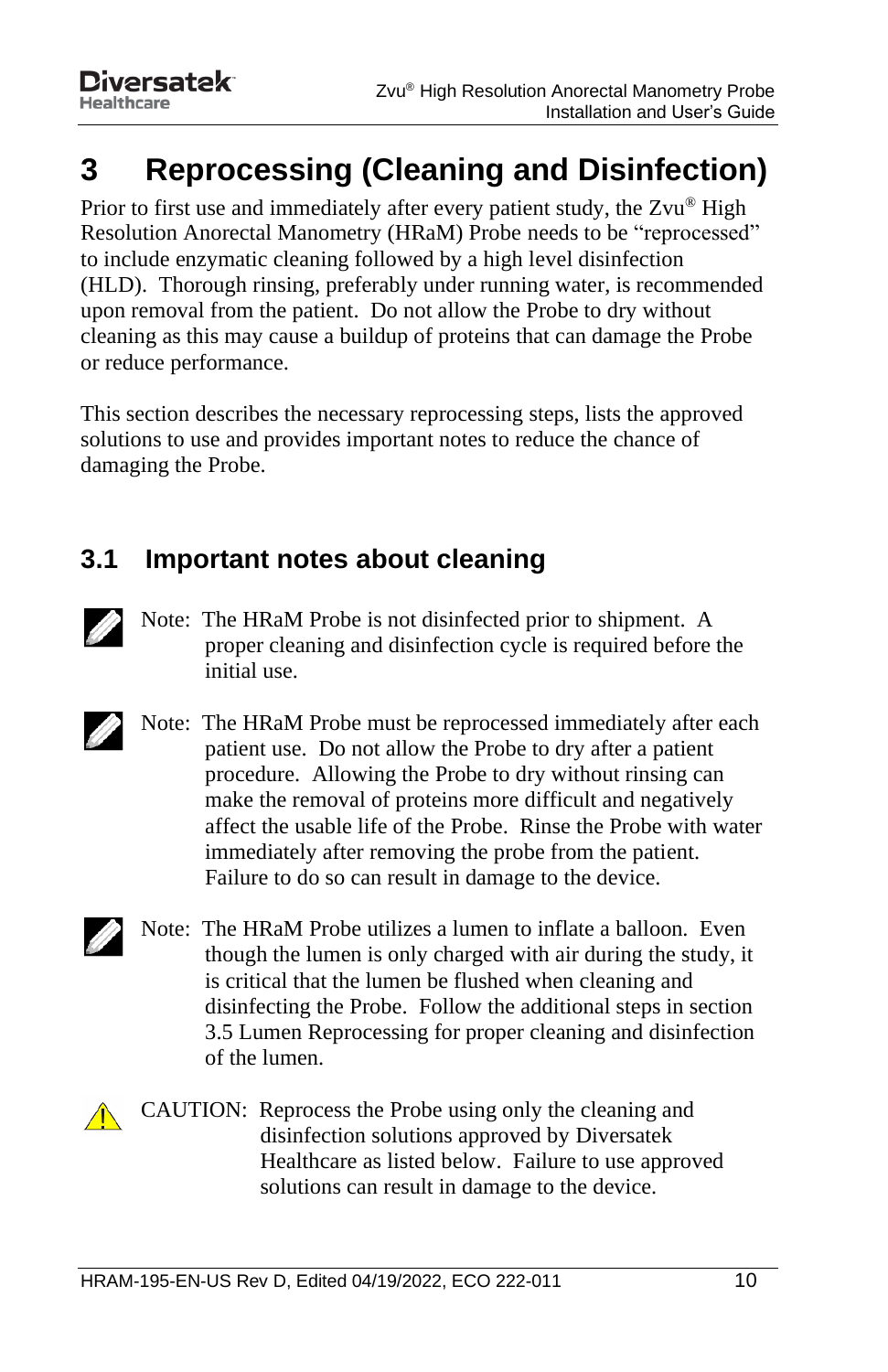CAUTION: Do not submerse the Probe connector in liquid without securing the cap tightly in place. Immersing the Probe connector without the cap properly installed will damage the sensitive electronics inside the connector housing.

CAUTION: Do not use ultrasonic cleaners with the Probe. This will damage the sensors and voids the warranty.

CAUTION: Do not use acetones, peracetic acid (such as Rapicide PA) with the Probe. Do not expose to wound benzene, cresols, phenols, acetone, hydrogen peroxide  $(H_2O_2)$ , mercury compounds, chlorides, sodium hypochlorite (bleach), xylenes, trichloroethylenes, Freon, or Bomix. These solutions will damage the sensors and voids the warranty. Do not use alcohols on the outside of the Probe. Use Isopropyl Alcohol only to flush the lumen as directed below.

CAUTION: Sterilization using any method is not permitted. Do not use any autoclave, (gamma) irradiation, or lowtemperature plasma sterilization.



NOTICE: The USER is responsible for cleaning and disinfection of the Diversatek Healthcare Zvu® High Resolution Manometry Probes. Only the procedures and solutions described below are validated and qualified for proper cleaning and disinfection of the Probe. Additionally, please pay attention to the protocols, regulations and guidelines of your facility.

When handling the HRaM Probe remember the following:

- **Do Not** squeeze or pull the sensor(s).
- **Do Not** clean with brushes, needles, or wires.
- **Do Not** stretch or pull on the Probe.
- **Do Not** bend the Probe too tightly. Never coil, twist, or knot the Probe.
- **Do Not** coil the Probe tighter than 15 cm / 6 inches in diameter.
- When placing the Probe in the storage case, take care not to crush, pinch, kink or cut the pressure sensors or tubing. This can permanently damage the Probe.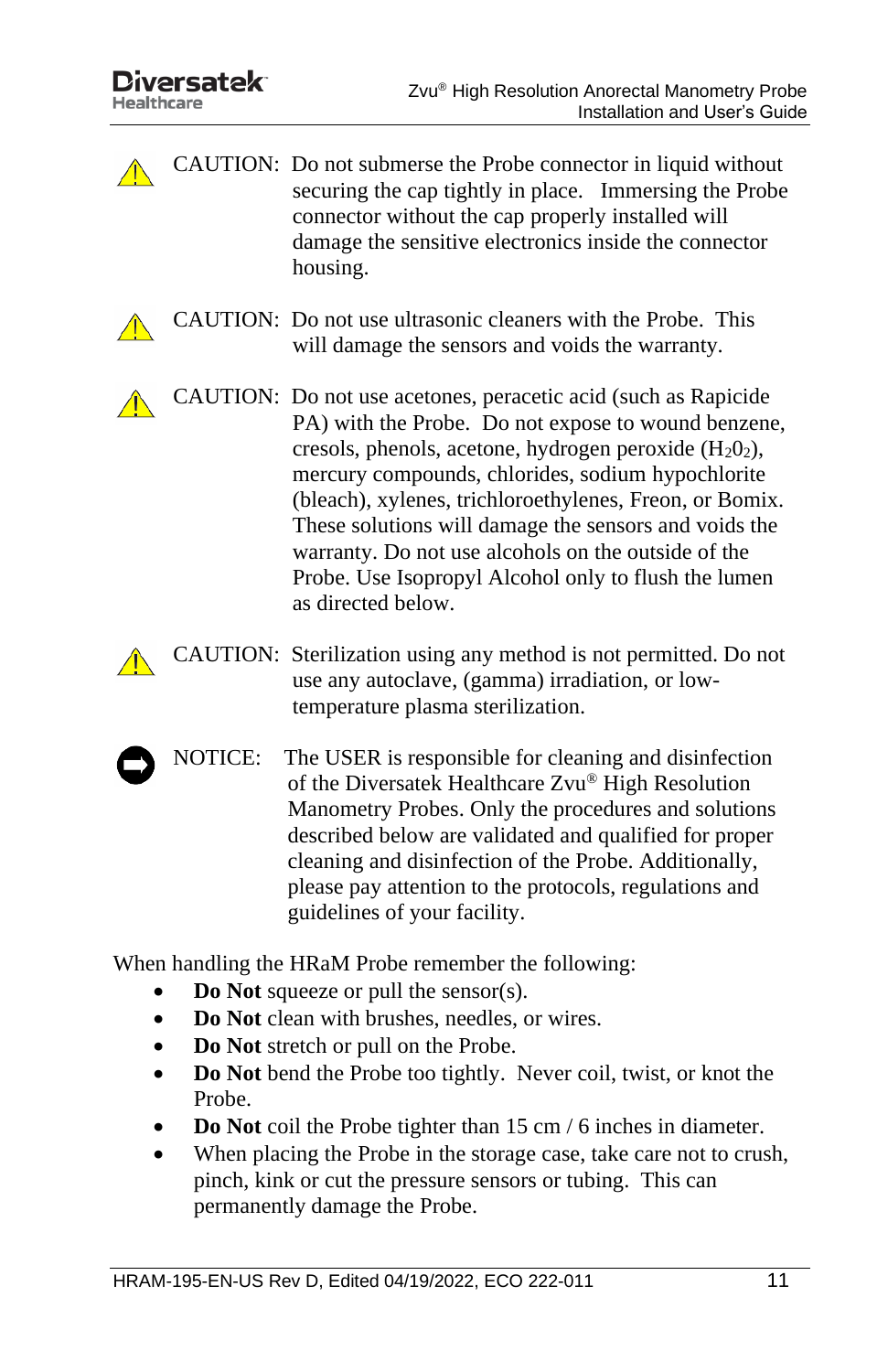- **Do Not** allow the Probe to swing into any surfaces such as counters, cabinets or the like.
- **Do Not** use ultrasonic cleaners.
- **Do Not** use a combined cleaning/disinfecting solution unless specifically listed in the table below. Ensure the Probe has been thoroughly cleaned prior to disinfection. Failing to thoroughly clean the Probe can cause residue to permanently adhere onto the Probe which can affect the Probe's performance.
- **Do Not** use mechanical washing systems. The manual instructions below are the only approved cleaning and disinfecting methods.
- **Do Not** use thermal disinfection.
- Follow the instructions as provided by the chemical manufacturers for room temperature cleaning and disinfection.
- Use only approved solutions for cleaning and disinfection to avoid damaging the Probe.

# <span id="page-17-0"></span>**3.2 Validated cleaning and disinfection solutions**

The following table lists the cleaning and disinfection solutions validated by Diversatek Healthcare for use with the Zvu® HRaM Probe. Failure to use these approved solutions may damage the Probe and void the warranty.

| <b>Validated</b><br><b>Cleaning</b><br><b>Detergents</b> | <b>Dilution Formula</b><br>(from Chemical<br>Manufacturer's<br>IFU) | Recommende<br>d Minimum<br><b>Soak Time</b> | <b>Maximum</b><br><b>Soak Time</b> |
|----------------------------------------------------------|---------------------------------------------------------------------|---------------------------------------------|------------------------------------|
| Enzol <sup>®</sup>                                       | 1 oz/1 gal                                                          | 5 minutes                                   | 30 minutes                         |
| $EmPower^{TM}$                                           | 1 oz/1 gal                                                          | 5 minutes                                   | 30 minutes                         |
| Endozime <sup>®</sup> AW<br>Plus                         | $\frac{1}{2}$ oz /1 gal                                             | 5 minutes                                   | 60 minutes                         |

| <b>Validated</b><br><b>Disinfection</b><br><b>Solutions</b> | <b>Dilution</b><br>Formula<br>(from Chemical<br>Manufacturer's<br>IFU) | <b>Validated</b><br><b>Soak Time</b> | <b>Maximum</b><br><b>Soak Time</b> |
|-------------------------------------------------------------|------------------------------------------------------------------------|--------------------------------------|------------------------------------|
| Cidex <sup>®</sup> OPA<br>(non-glutaraldehyde)              | <b>Full Strength</b>                                                   | 12 minutes<br>@20°C                  | 30 minutes                         |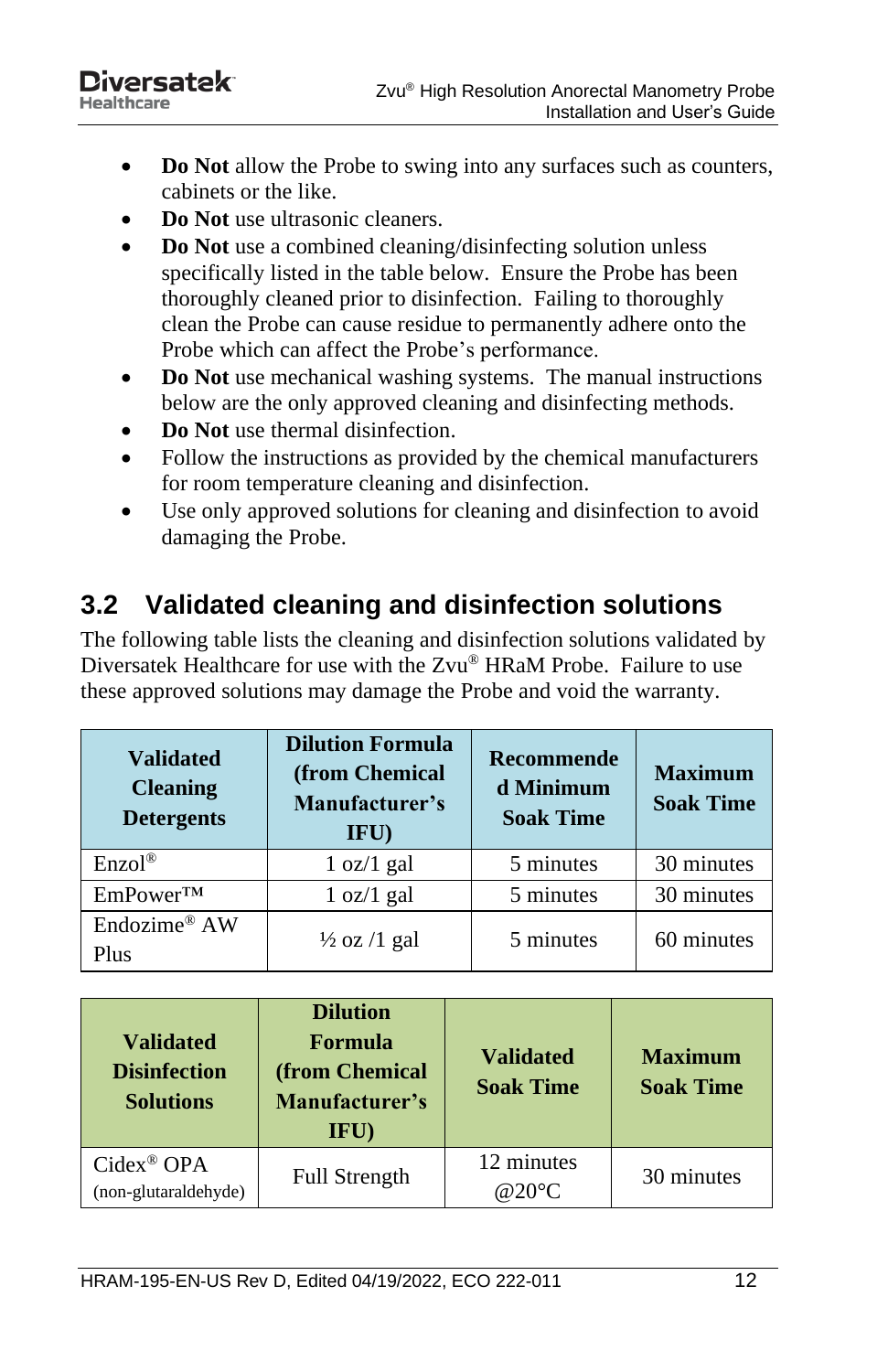Diversatek Healthcare does not guarantee the effectiveness of these agents.

*Enzol® and Cidex® are registered trademarks of Advanced Sterilization Products. Endozime® is a registered trademark of The Ruhof Corporation. Empower™ is a trademark of Metrex Research LLC.*

Only use the approved cleaning and disinfecting solutions listed above. Damage to the Probe through the use of unapproved solutions or procedures is not covered under warranty.

# <span id="page-18-0"></span>**3.3 Cleaning Procedure**

The Zvu® HRaM Probe should be immersed into the cleaning solution according to the times indicated in the table above. Immersing the Probe for longer periods of time is not recommended and can damage the Probe. Follow all solution preparation instructions as indicated by the chemical manufacturer.

- 1. Users should wear appropriate protective gear (goggles and gloves at a minimum) as recommended by facility policy throughout the cleaning process.
- 2. Install the cap onto the connector handle and hand-tighten securely.
- 3. Remove the balloon and retention bands. Please refer to section [4.2](#page-27-0) [HRaM Balloon Removal Steps](#page-27-0) for instructions.
- 4. Rinse the entire Probe with potable water or distilled water for at least 1 minute. The water temperature must be less than 50°C / 122°F.
- 5. Prepare the cleaning solution according to the manufacturer's instructions and place in a large (approximately 17x12x8) polypropylene tub or similar receptacle. The container should be sized to allow immersion of the complete Probe without excessive bending or kinking of the device.
- 6. Immerse the entire Probe into the cleaning solution according to the soak times indicated in the table above. Flush the lumen with at least 10 ml of cleaning solution at the beginning of the probe immersion and keep the lumen filled with cleaning solution during the entire probe soak time. Flush the lumen again with at least 10 ml of cleaning solution at the end of the Probe immersion. (Refer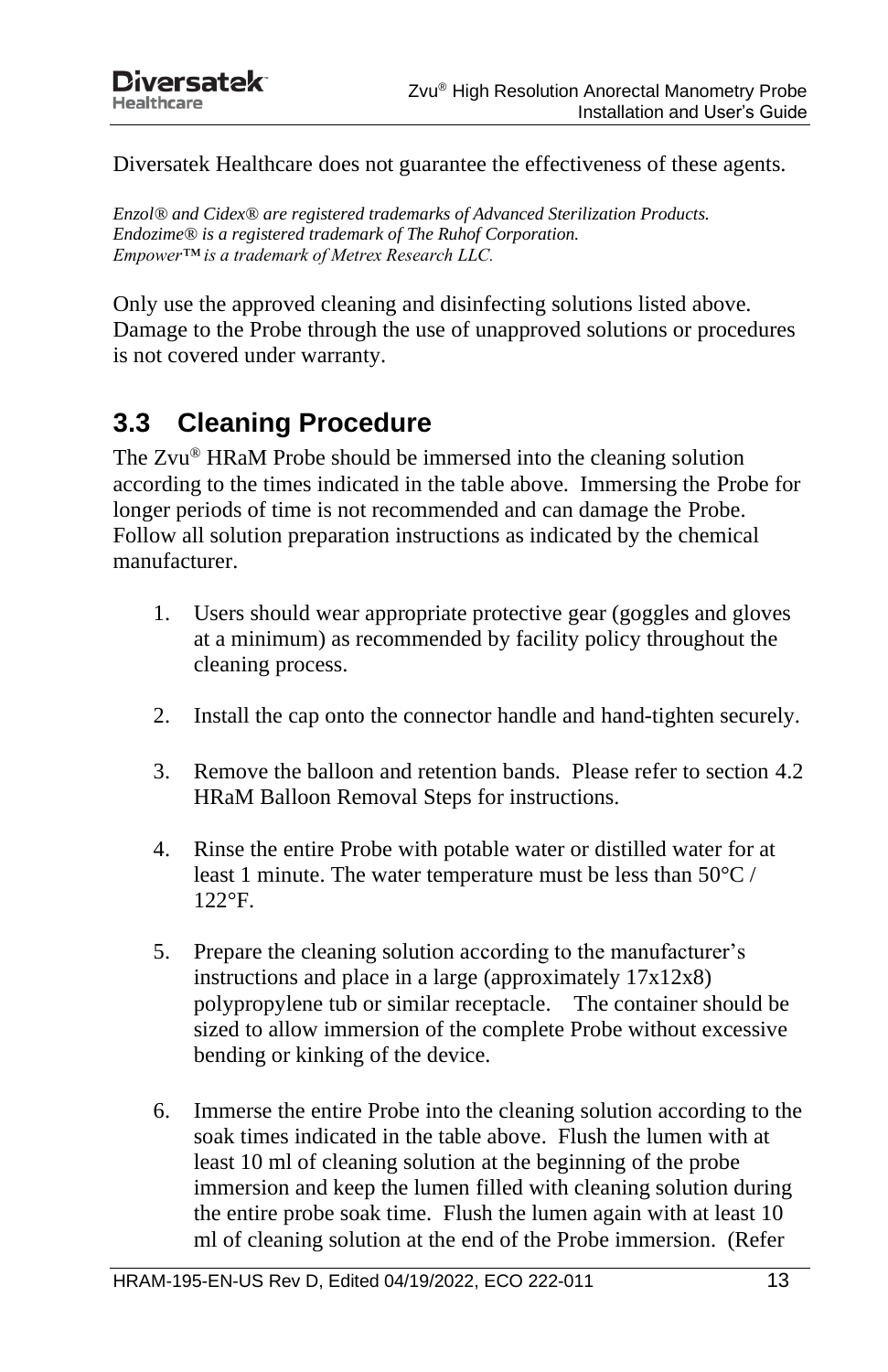to section [3.5](#page-21-0) [Lumen Reprocessing](#page-21-0) below for additional information.)

Longer soaking times in the cleaning solution are allowable when more residue is present after the procedure. Do not soak the Probe longer than the maximum soak time as indicated in the table above.

Towards the end of the soaking time, take a clean soft gauze soaked with cleaning solution and gently wipe the sensor area of the submerged Probe to help remove tougher deposits of soil. Do not aggressively scrub the Probe as this may damage the delicate sensors.

If the Probe is still visibly soiled after the maximum soak time, remove the Probe from the cleaning solution, and rinse thoroughly in potable water or distilled water for at least 1 minute. Gently pat the Probe dry. Return the Probe to the soaking solution and repeat the steps above to remove the remaining soil. Do Not repeat the soaking cycle more than once. If visible soil remains after the second cleaning cycle, **STOP** the reprocessing steps and contact Technical Support.

#### **The Probe must be thoroughly clean and free of visible soil before the high level disinfection step.**

- 7. Replace gloves before removing the Probe from the cleaning solution.
- 8. Purge the lumen with air using the syringe.
- 9. After immersion, the entire Probe must be rinsed again with potable water or distilled water. Rinse from the handle towards the tip. Thoroughly rinse the handle and Probe tubing, then rinse the patient contact area for at least 1 minute. Flush the lumen with at least 10 ml of potable water or distilled water.
- 10. Following the rinse, gently pat the Probe with a soft gauze or lintfree cloth, taking care not to squeeze or pull on the sensors. Pat the Probe until visibly dry. Purge the lumen with air using the syringe.
- 11. Visually inspect the Probe after cleaning for damage, corrosion, cuts, separation of tubing, punctures, and cracked seals. If any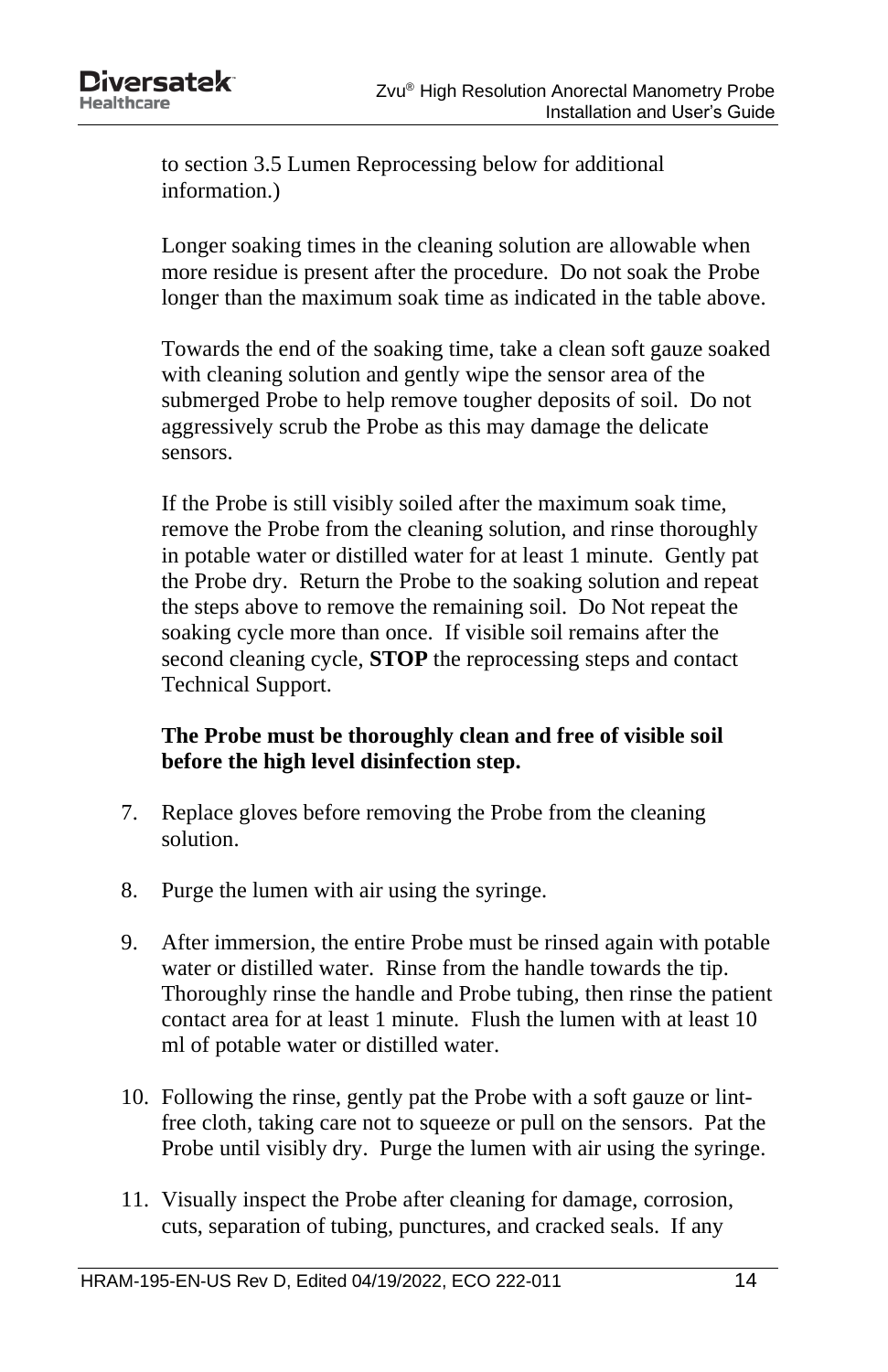damage is found, **STOP** the reprocessing steps and contact Technical Support.

### <span id="page-20-0"></span>**3.4 High-Level Disinfection Procedure**

Carefully follow the instructions below. Not following these instructions may result in ineffective disinfection or damage to the Zvu® Probe. Follow all solution preparation instructions as indicated by the chemical manufacturer.

- 1. Users should wear appropriate protective gear (goggles and gloves at a minimum) as recommended by facility policy throughout the disinfection process.
- 2. Ensure the Probe has been thoroughly cleaned prior to disinfection. The presence of soil on the device after cleaning can make the disinfection less effective and lead to infection in patients. Additionally, failing to thoroughly clean the Probe can cause soil and residue to permanently adhere onto the Probe which can affect the Probe's performance and the efficacy of the high-level disinfection.
- 3. Install the cap onto the connector handle and hand-tighten securely.
- 4. Prepare the disinfecting solution according to the manufacturer's instructions and place in a large (approximately 17x12 x8) polypropylene tub or similar receptacle. The container should be sized to allow immersion of the complete Probe without excessive bending or kinking of the device.
- 5. Immerse the entire Probe in the disinfecting solution according to the times indicated in the table above. Flush the lumen with at least 10 ml of disinfecting solution at the beginning of the Probe immersion and keep the lumen filled with the disinfecting solution during the entire Probe soak time. Flush the lumen again with at least 10 ml of disinfecting solution at the end of the Probe soak time. Refer to section [3.5](#page-21-0) [Lumen Reprocessing](#page-21-0) below for additional information.
- 6. Replace gloves before removing the probe from the disinfection solution.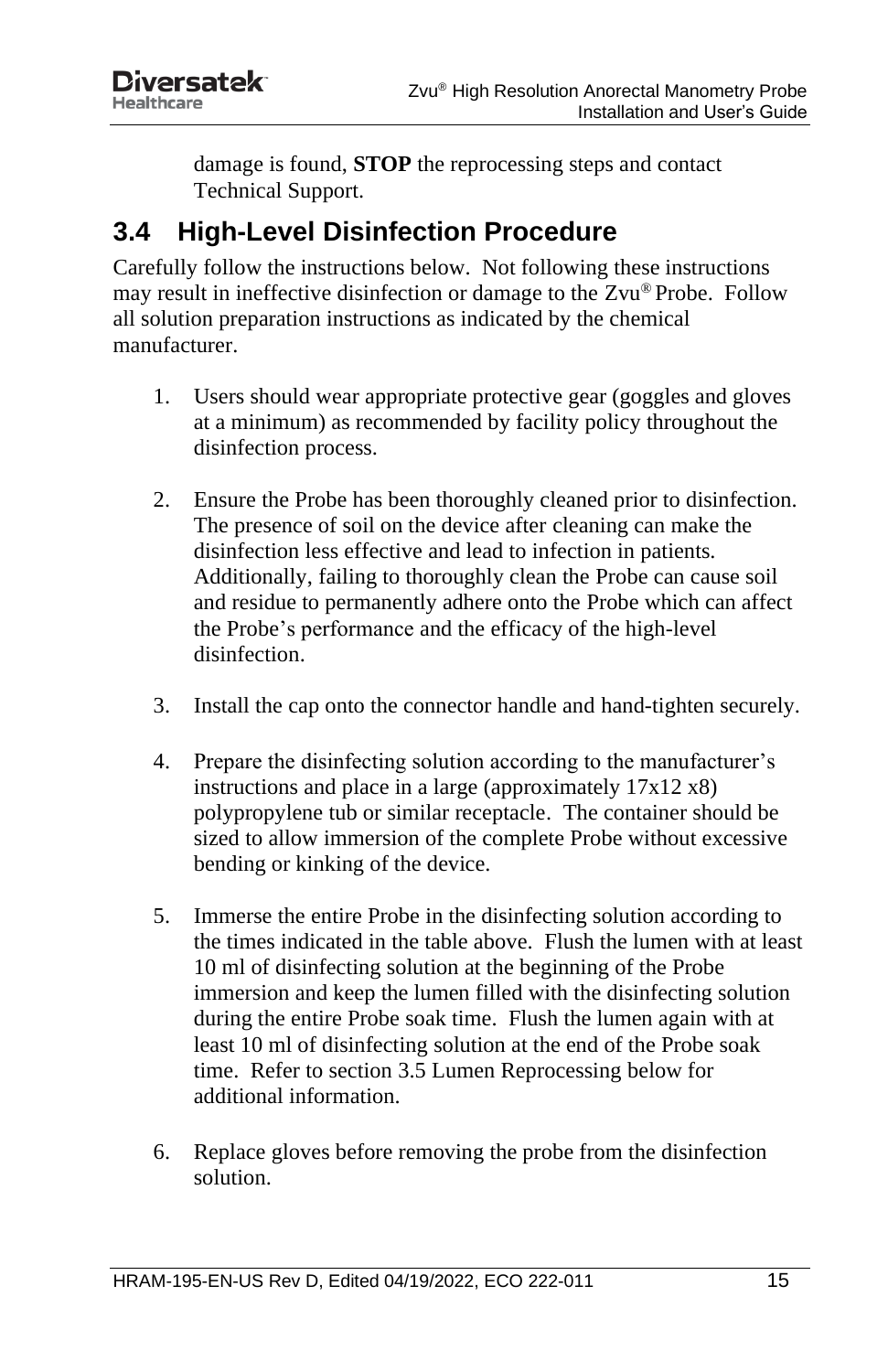- 7. After the appropriate soak time has elapsed, purge the lumen with air using the syringe. Remove the Probe and rinse thoroughly with potable water or distilled water for a minimum of 1 minute. Flush the lumen with at least 10 ml of distilled water then purge the lumen with air using a syringe.
- 8. Flush the lumen with 10 ml of isopropyl alcohol then purge the lumen with air using the syringe.
- 9. After rinsing the entire Probe, gently pat the Probe until visibly dry using a soft gauze or lint-free cloth, taking care not to squeeze or pull on the sensors.
- 10. Allow the Probe to dry for a minimum of 5 minutes in ambient air before storage.

## <span id="page-21-0"></span>**3.5 Lumen Reprocessing**

The HRaM Probe utilizes a lumen to inflate a balloon. Even though the lumen is only charged with air during the study, it is critical that the lumen be flushed when cleaning and disinfecting the Probe. The instructions above for reprocessing the Probe call out to flush the lumen at various steps. This section is intended to provide more details.

- Use at least a 10 ml size syringe for flushing the lumen.
- For all steps when flushing the lumen with cleaner, disinfectant or rinse water, use at least 10 ml of fluid.
- When soaking the Probe in the cleaner, always have the lumen filled with cleaner for the entire soak time.
- When soaking the Probe in the disinfectant, always have the lumen filled with the disinfectant for the entire soak time.
- When flushing, fill the syringe first then attach it to the lumen. Always flush the lumen so the fluid flows into the luer fitting and out the orifices at the tip of the Probe. Do not draw fluid into the syringe through the lumen.
- At the end of the reprocessing cycle, always purge the lumen with 10mL of isopropyl alcohol and air to dry before storing the device.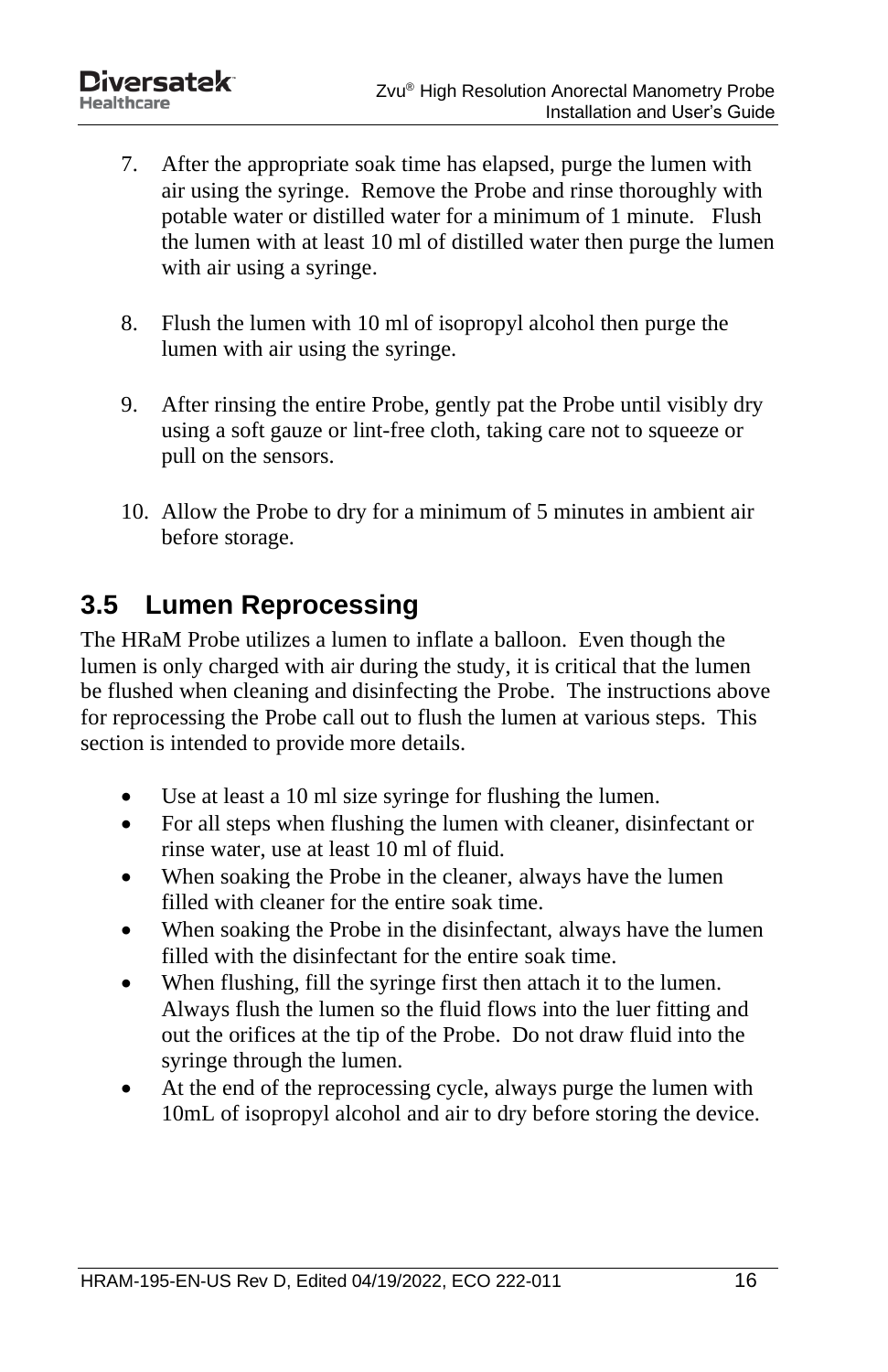# <span id="page-22-0"></span>**3.6 Device Storage**

The Zvu® HRaM Probe is a reusable device that must be stored in a manner that keeps the device dry and safe from mechanical damage per your institution's practices for high-level disinfected devices.

# <span id="page-22-1"></span>**3.7 Sterilization**

Zvu® High Resolution Manometry Probes are not intended to be sterilized. The Probes should be cleaned and disinfected between each use as described above.



CAUTION: **DO NOT** sterilize Diversatek Healthcare High Resolution Manometry Probes. The sterilization process will damage the Probes.

Sterilization using any method is not permitted. Do not use any autoclave, (gamma) irradiation or lowtemperature plasma sterilization.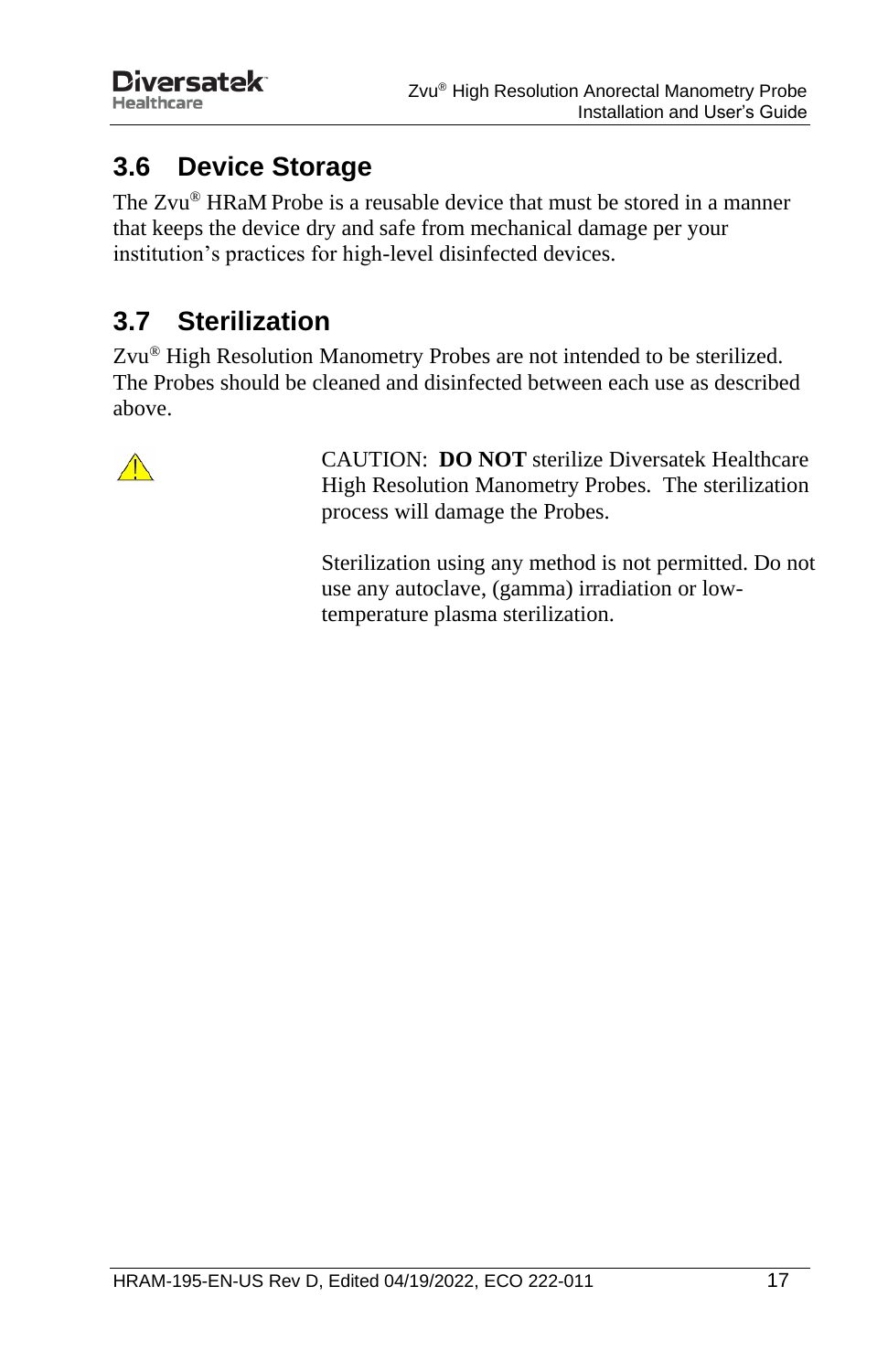# <span id="page-23-0"></span>**4 HRaM Balloon Attachment and Removal Instructions**

The Zvu® High Resolution Anorectal Manometry (HRaM) Probe utilizes a single-use balloon that must be replaced for each patient study. Special care must be taken when attaching and removing the balloon to keep from damaging the Probe and ensuring the balloon is properly positioned and securely held in place.

Diversatek Healthcare has developed special tools that when used properly will minimize the chance of damaging the Probe. This section describes how to use these tools properly.

# <span id="page-23-1"></span>**4.1 HRaM Balloon Attachment Steps**

- 1. Gather equipment:
	- a. One (1) Zvu® Anorectal Manometry (HRaM) Probe
	- b. Two (2) Balloon Retention Bands
	- c. One (1) Zvu® Anorectal Balloon
	- d. One (1) Ligator

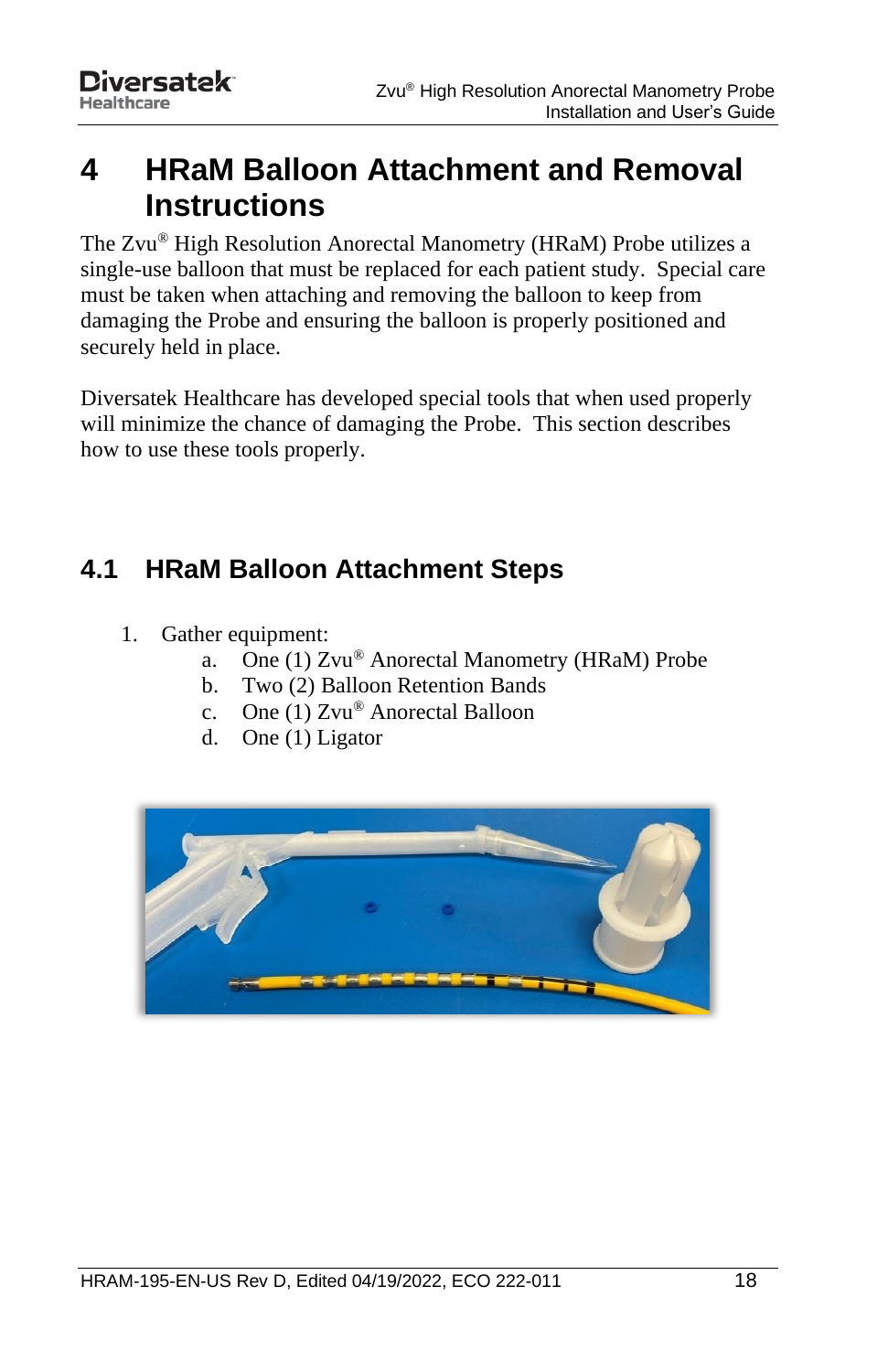2. Insert the loading cone into the ligating drum of the Ligator and slide one band part way up the cone.



- 3. Place the base of the Band Pusher on a flat surface.
- 4. Insert the tip of the loading cone into the center of the Band Pusher fingers.



5. Push the Ligator straight down so the fingers of the Band Pusher move the band up the loading cone and onto the ligating drum.

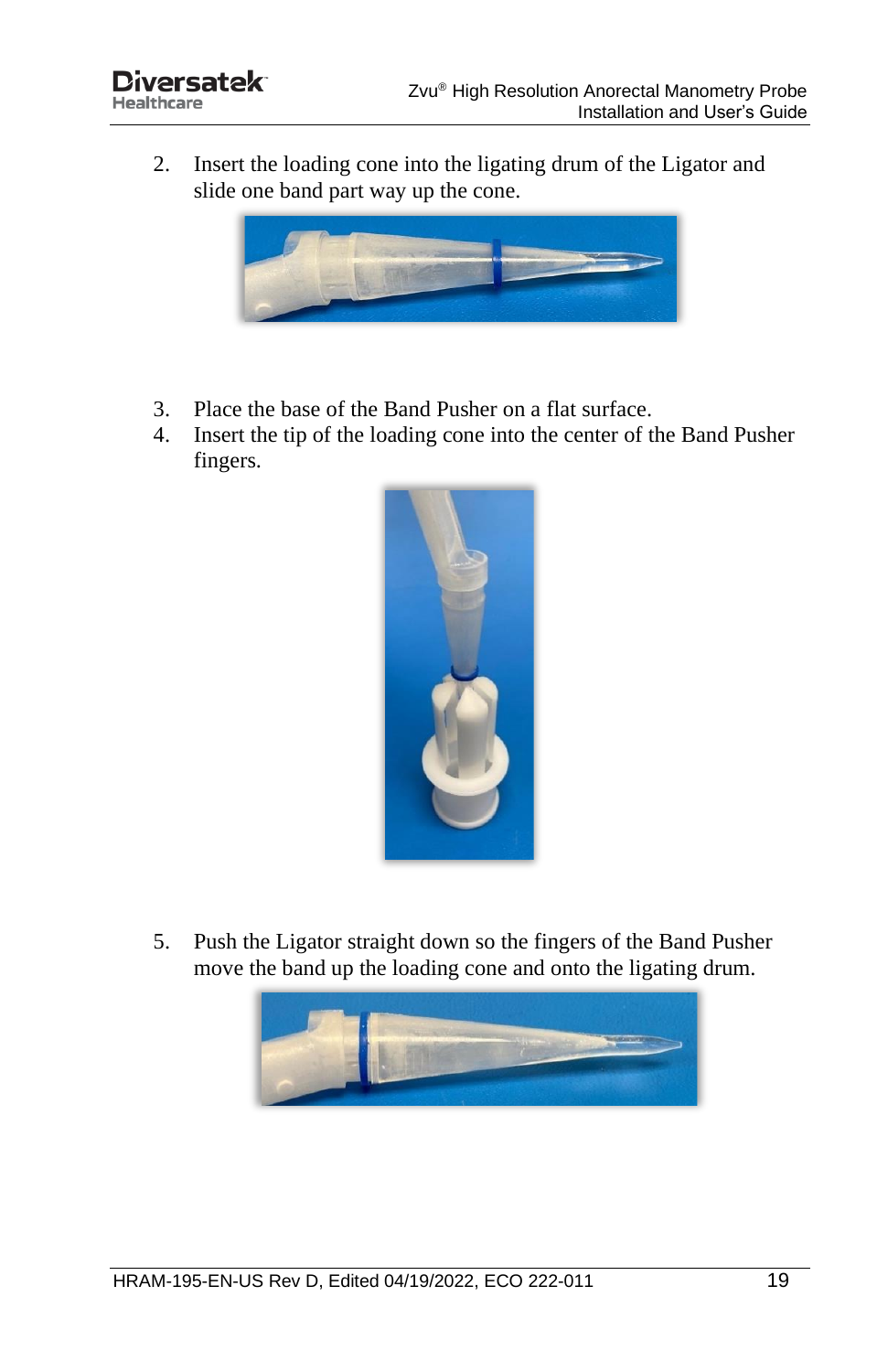6. Remove the loading cone from the Ligator.



7. Insert the tip of the Zvu® Probe into the Zvu® Anorectal Balloon.



8. Insert the Probe and balloon into the lumen of the ligating drum and locate over slot A.

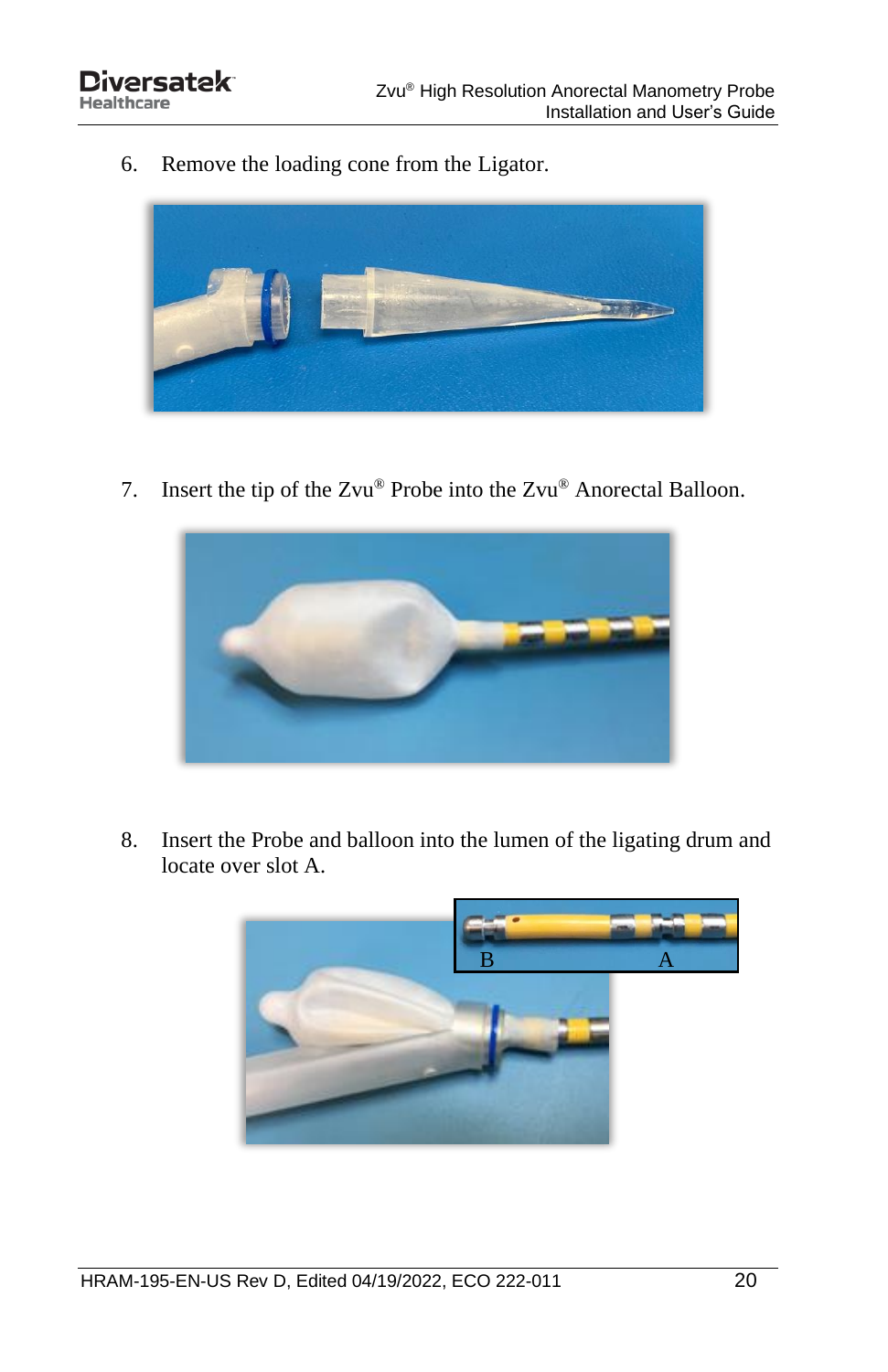9. Position the end of the balloon so it is between slot A and the rectal sensor. Make sure the balloon neck is not covering the rectal sensor.



- 10. Check the alignment of the tool with the slot and avoid releasing the band over a sensor as this may damage the sensor.
- 11. Squeeze the trigger on the handle of the Ligator to release the band into the slot. Check that the band is properly seated.



12. Follow steps 2 through 6 for applying a second band in slot B.

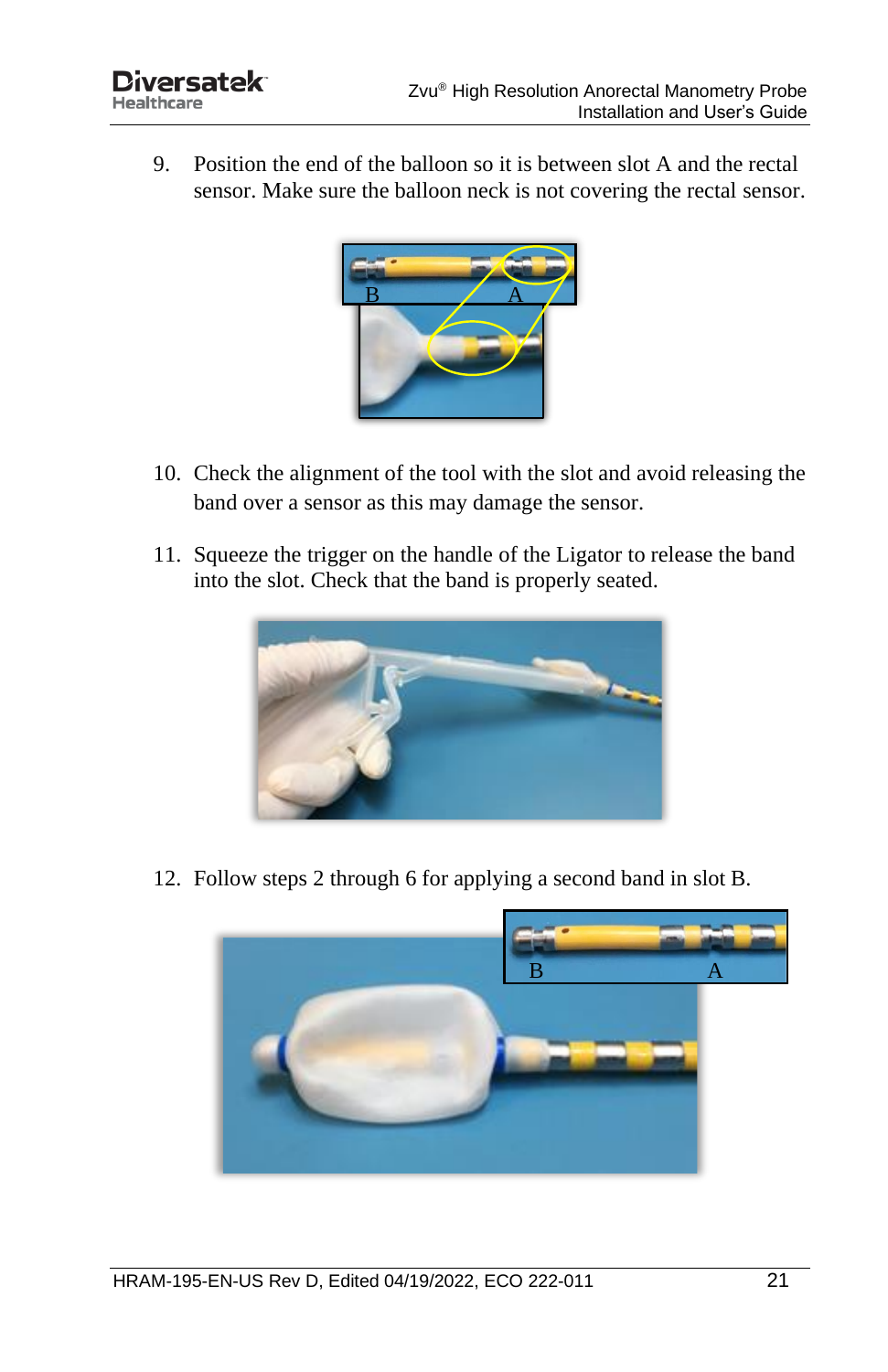## <span id="page-27-0"></span>**4.2 HRaM Balloon Removal Steps**

- 1. Gather equipment:
	- a. One (1) Zvu® Anorectal Manometry (HRaM) Probe with Attached Balloon
	- b. One (1) Band EZ-Removal Guide
	- c. One (1) Band Removal Knife



- 2. Remove the syringe from the lumen and gently squeeze the balloon to empty it of air. Do not cap the lumen until the balloon has been removed.
- 3. Place the tip of Probe into the EZ-Removal Guide, so that the tip rests against the end wall.



4. Close the lid, making sure the clips snap into place and the bands are accessible through the port holes.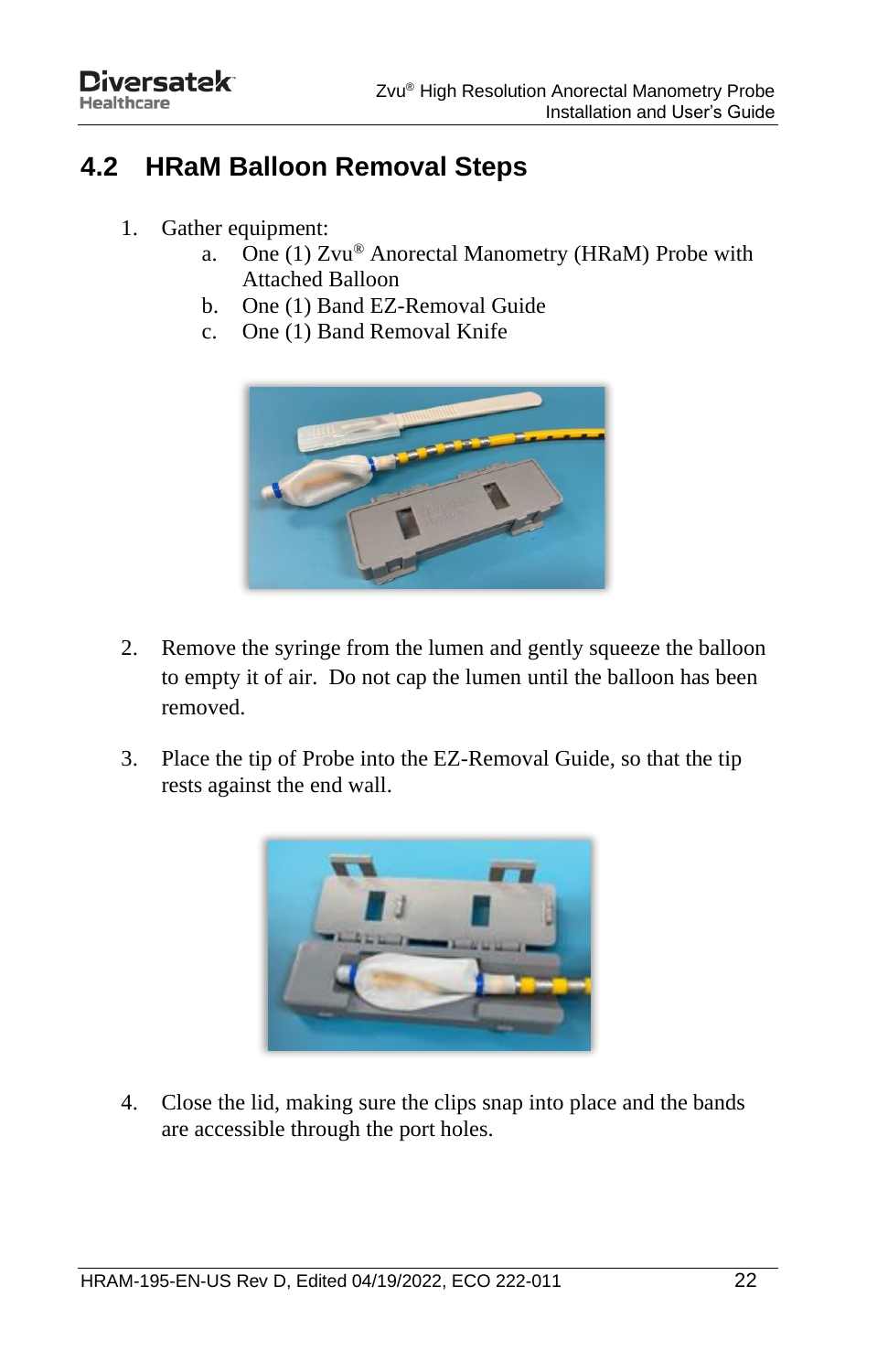

5. Insert the tip of the Band Removal Knife blade under the band and pull upward to execute the cut. Repeat for the second band.



6. Remove the Probe from the EZ-Removal Guide. Slide the balloon off the tip of the Probe. Discard the Balloon and Retention Bands, EZ-Removal Guide and Band Removal Knife according to the facility's biohazard disposal policy.



7. Follow the reprocessing instructions for the Zvu® Probe listed above.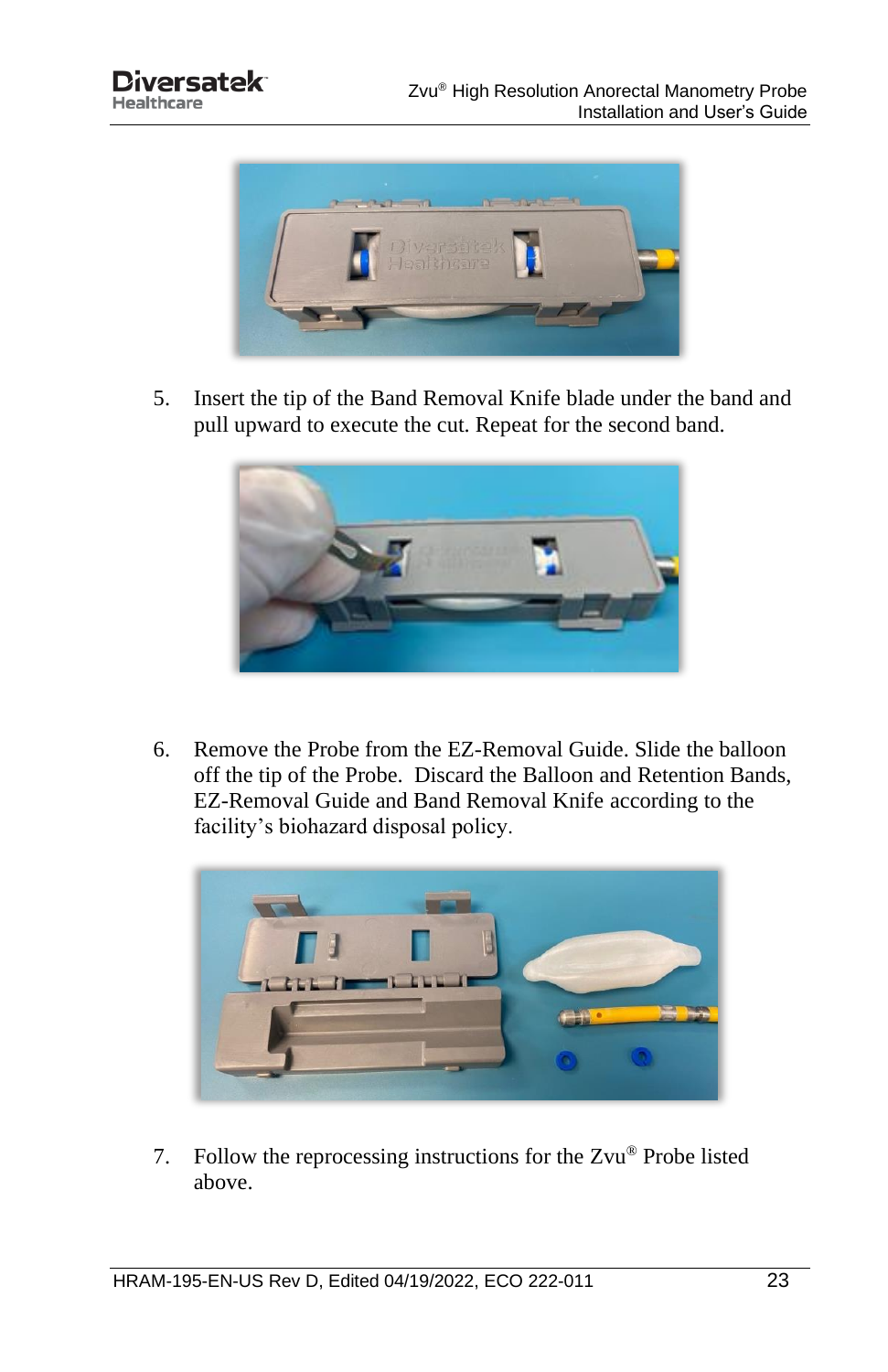# <span id="page-29-0"></span>**5 Preventative Maintenance**

#### <span id="page-29-1"></span>**5.1 Preventative Maintenance Steps**

The Zvu® HRaM Probe should be carefully examined for any damage prior to each use. This will help eliminate problems while a study is being performed and reduce the potential for patient injury.

- Check the Probe for damaged sensors (windows in sensor rings). Do Not use the Probe if there is any evidence of separation between the sensor areas and the stainless steel rings.
- Check the Probe for damaged tubing. Do Not use the Probe if there is any evidence of separation between the tubing and the stainless steel rings.
- Do Not use the Probe if there is any visible damage to the sensing portion of the Probe.
- Inspect the Probe connector for debris or liquid ingress.
- Inspect the Probe connection cable to ensure that there is no damage such as bent pins, broken or exposed wires, or debris.

# <span id="page-29-2"></span>**5.2 Service**

There are no serviceable components in the HRaM Probe. If necessary, the device should be returned to Diversatek Healthcare for repair. Contact Technical Support for information.

# <span id="page-29-3"></span>**5.3 Decommissioning and Disposal**

The HRaM Probe does not require decommissioning to remove it from service.



The device contains electronics and must be disposed of in accordance with facility policies and local regulations. For customers who do not have approved device disposal procedures, please go to the following website page for guidance:

| Website URL: | www.diversatekhealthcare.com/downloads                 |
|--------------|--------------------------------------------------------|
| Document:    | Safe Disposal of Electrical/Electronic Medical Devices |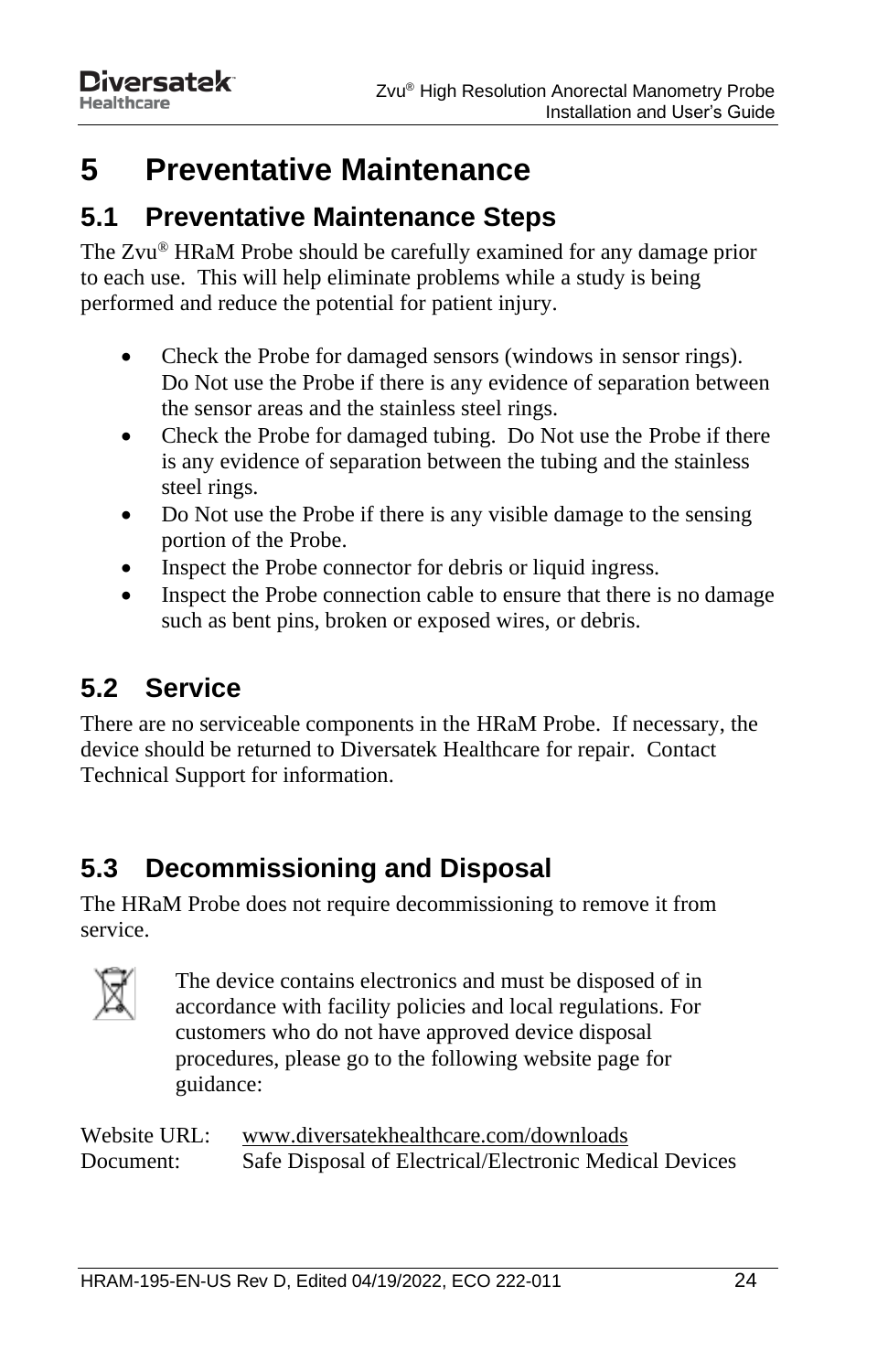# <span id="page-30-0"></span>**6 Appendix**

# <span id="page-30-1"></span>**6.1 Technical Support**

Contact Diversatek Healthcare by mail, telephone or e-mail. Please see the listings below for complete contact information.

Diversatek Healthcare strives to provide customers with the highest quality, state-of the-art instrumentation, backed by service, support and training. Service technicians are available via telephone on a 24-hour-a-day, sevenday-a-week basis.

| MAIL:                                                                        | Diversatek Healthcare<br>Technical Research & Training Center<br>9150 Commerce Center Circle - Suite 500<br>Highlands Ranch, CO 80129 U.S.A. |  |  |
|------------------------------------------------------------------------------|----------------------------------------------------------------------------------------------------------------------------------------------|--|--|
| WEBSITE:                                                                     | www.diversatekhealthcare.com                                                                                                                 |  |  |
| $E-MAIL:$                                                                    | <b>Product Information and Demonstrations:</b><br>sales@diversatekhc.com                                                                     |  |  |
|                                                                              | Clinical Support:<br>clinicalsupport@diversatekhc.com                                                                                        |  |  |
|                                                                              | Technical Support:<br>technicalsupport@diversatekhc.com                                                                                      |  |  |
| TELEPHONE $(24/7)$ :<br>Std hrs 7am – 5pm MST<br>On-Call hrs $5pm - 7am MST$ | 800.558.6408<br>303.470.7020                                                                                                                 |  |  |

For faster problem resolution, please gather as much of the applicable information as possible before contacting Technical Support.

- The type and model number of the equipment in question.
- The serial number or lot number of the equipment in question.
- The version number of the software and protocols in use.
- Your shipping address and a purchase order if repair or loaner/rental equipment is involved.

# <span id="page-30-2"></span>**6.2 Declaration of Conformity**

The Zvu® Anorectal Manometry (HRaM) Probe complies with the following standards: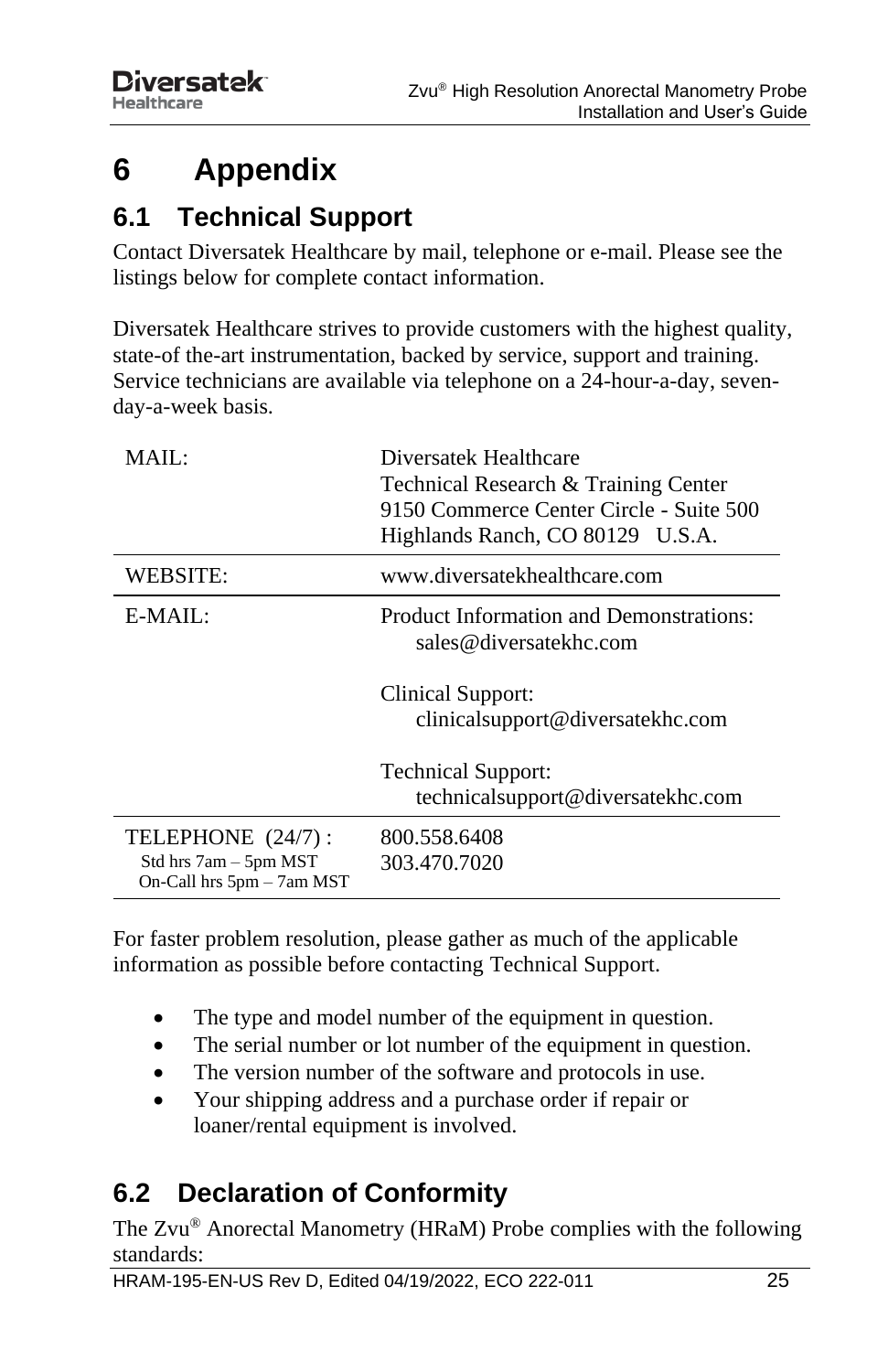Safety

- IEC  $60601 1$ : 2005 (Third Edition) + CORR. 1:2006 + CORR. 2:2007 + A1:2012 (or IEC 60601-1:2012 reprint)
- IEC  $60601 1 6:2010$  (Third Edition) + A1:2013
- EN  $60601-1$  3<sup>rd</sup> Edition
- US National standard: ANSI/AAMI ES60601-1:2005 + A2(R2012)  $+$  A<sub>1</sub>
- Canadian National standard: CAN/CSA-C22.2 No. 60601-1:14
- Japan standard: JIS T0601-1:2012
- Korean standard: KS C IEC 60601-1

#### EMC

- IEC  $60601 1 2$ :  $4<sup>th</sup>$  Ed., 2014-02
- EN 60601-1-2: 2007
- EN 55011: 2009 + A1: 2010, Class A, Group 1
- CISPR 11, Ed. 5.1, 2010-05, Class A, Group 1

# <span id="page-31-0"></span>**6.3 EMC Information**

#### <span id="page-31-1"></span>**6.3.1 Environments of Intended Use**

The HRaM Probe is intended for use in a Professional Healthcare Facility Environment defined as physician offices, dental offices, clinics, limited care facilities, freestanding surgical centers, freestanding birthing centers, multiple treatment facilities, hospitals (emergency rooms, patient rooms, intensive care, surgery rooms except near high frequency surgical equipment, outside the RF shielded rooms of an ME system for magnetic resonance imaging).

### <span id="page-31-2"></span>**6.3.2 Essential Performance**

The inSIGHT Ultima® System or PriZm® System does not have an essential performance function which results in an unacceptable risk or is critical to patient safety. The user must be a trained clinician familiar with the acquisition of anorectal motility studies and capable of recognizing physiological data. The impact of electromagnetic interference (EMI) during acquisition is presented as waveform artifact that is not similar to physiological data, such as severe discontinuities.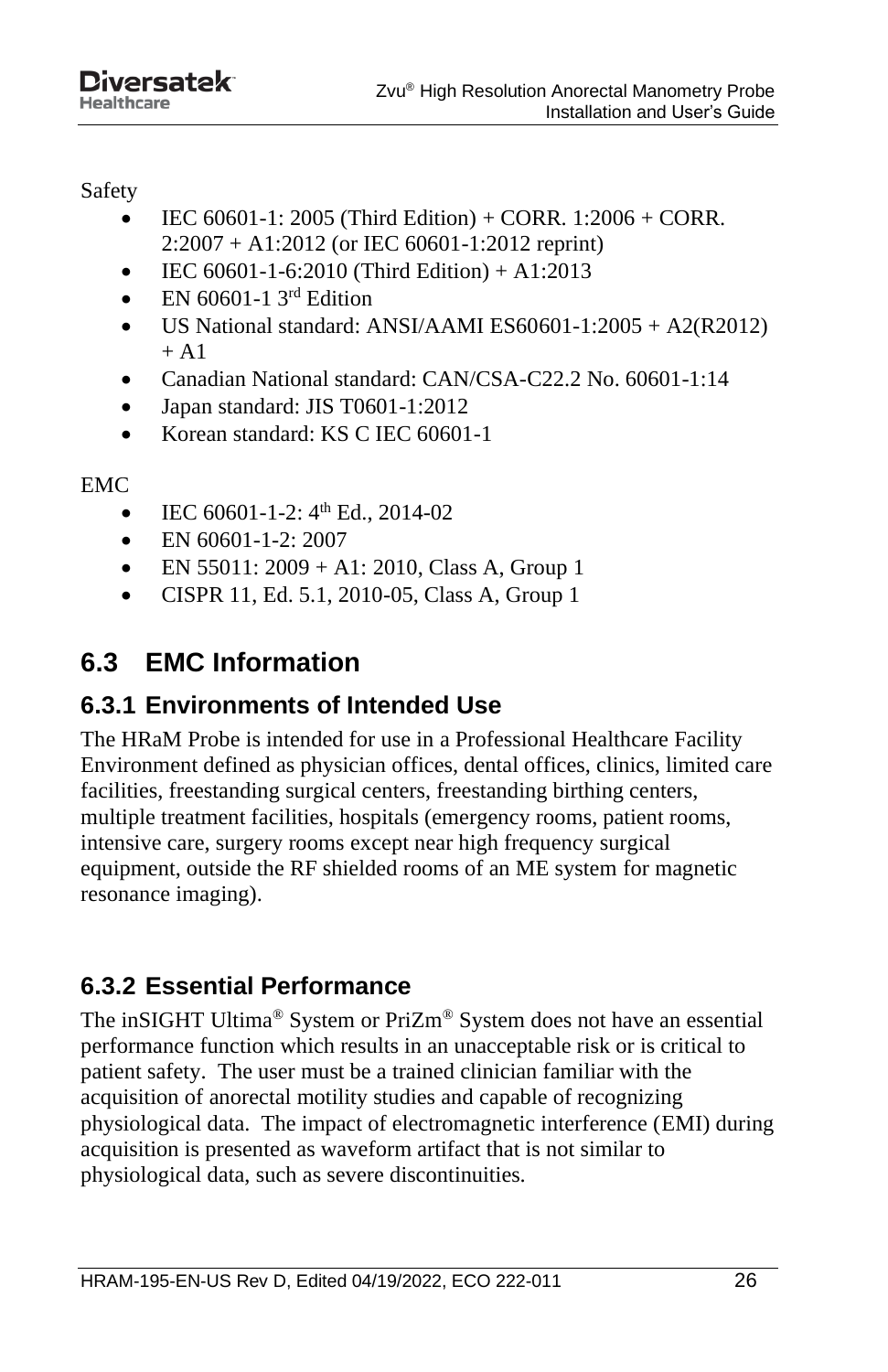#### <span id="page-32-0"></span>**6.3.3 Adjacent and Stacked Use Warning**

WARNING: Use of this equipment adjacent to or stacked with other equipment should be avoided because it could result in improper operation. If such use is necessary, this equipment and the other equipment should be observed to verify that they are operating normally.

#### <span id="page-32-1"></span>**6.3.4 List of Cables**

The HRaM Probe requires a custom designed cable (Part No. H12R-7610) to connect the Probe to the inSIGHT Ultima® System or PriZm® System. Please contact Diversatek Healthcare Technical Support for assistance with ordering a replacement cable.

#### <span id="page-32-2"></span>**6.3.5 Accessories Warning**

WARNING: Use of accessories, transducers and cables other than those specified or provided by the manufacturer of this equipment could result in increased electromagnetic emissions or decreased electromagnetic immunity of this equipment and result in improper operation.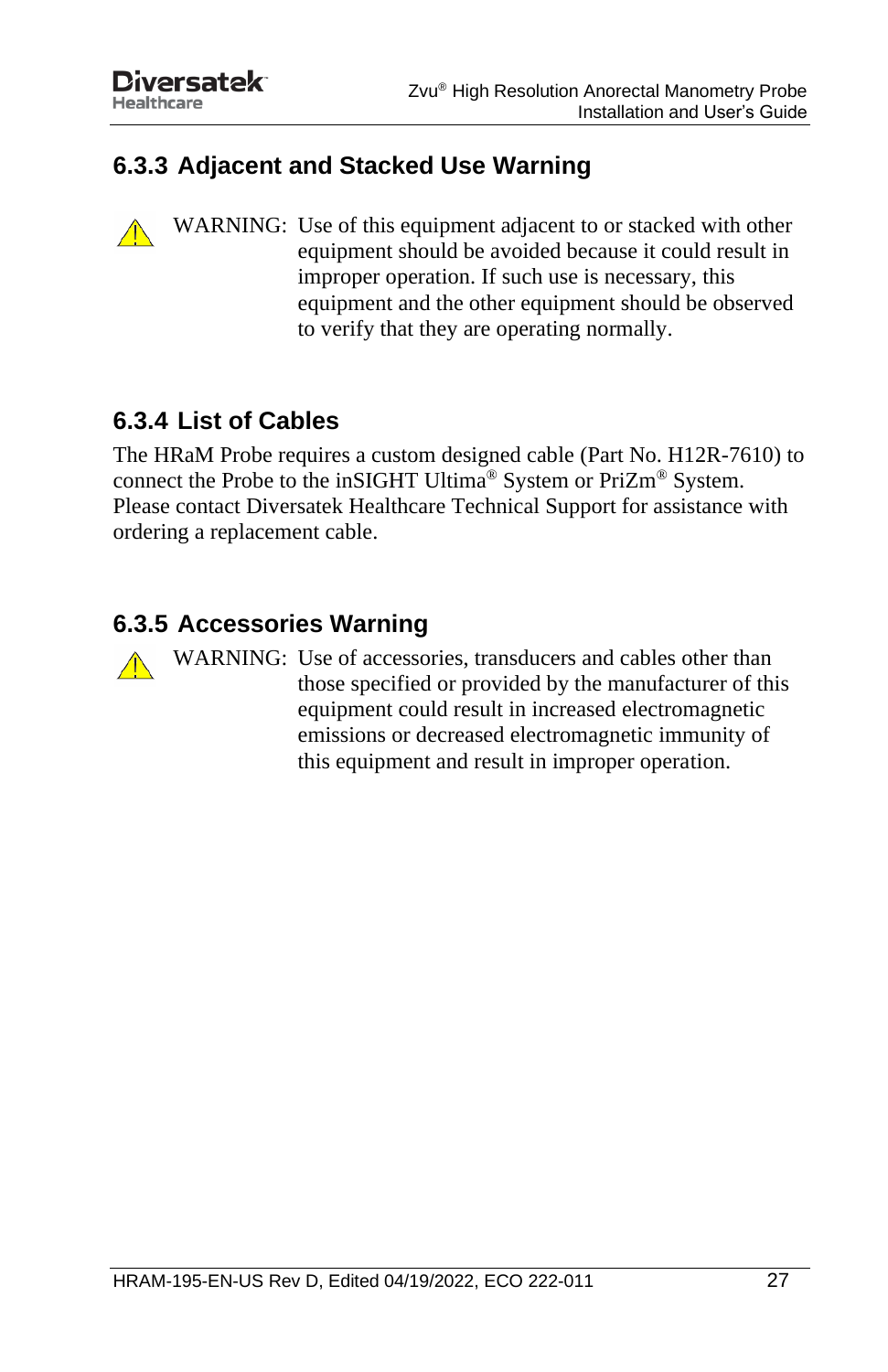#### <span id="page-33-0"></span>**6.3.6 Electromagnetic Emissions**

#### **Guidance and manufacturer's declaration – electromagnetic emissions**

Diversatek Healthcare declares the Probe to be in compliance to the following standards and test levels.

| <b>Emissions Test</b> | Compliance | Electromagnetic environment - guidance                                                                                                                                                                                                                                                                                                                                                                                                                     |  |
|-----------------------|------------|------------------------------------------------------------------------------------------------------------------------------------------------------------------------------------------------------------------------------------------------------------------------------------------------------------------------------------------------------------------------------------------------------------------------------------------------------------|--|
| RF emissions CISPR 11 | Group 1    | The Probe, an accessory of the inSIGHT Ultima<br>System and PriZm System, uses RF energy only for<br>its internal function. Therefore, its RF emissions are<br>very low and are not likely to cause any interference<br>in nearby electronic equipment.                                                                                                                                                                                                    |  |
| RF emissions CISPR 11 | Class A    | NOTE The EMISSIONS characteristics of this<br>equipment make it suitable for use in industrial areas<br>and hospitals (CISPR 11 class A). If it is used in a<br>residential environment (for which CISPR 11 class B<br>is normally required) this equipment might not offer<br>adequate protection to radio-frequency<br>communication services. The user might need to take<br>mitigation measures, such as relocating or re-<br>orienting the equipment. |  |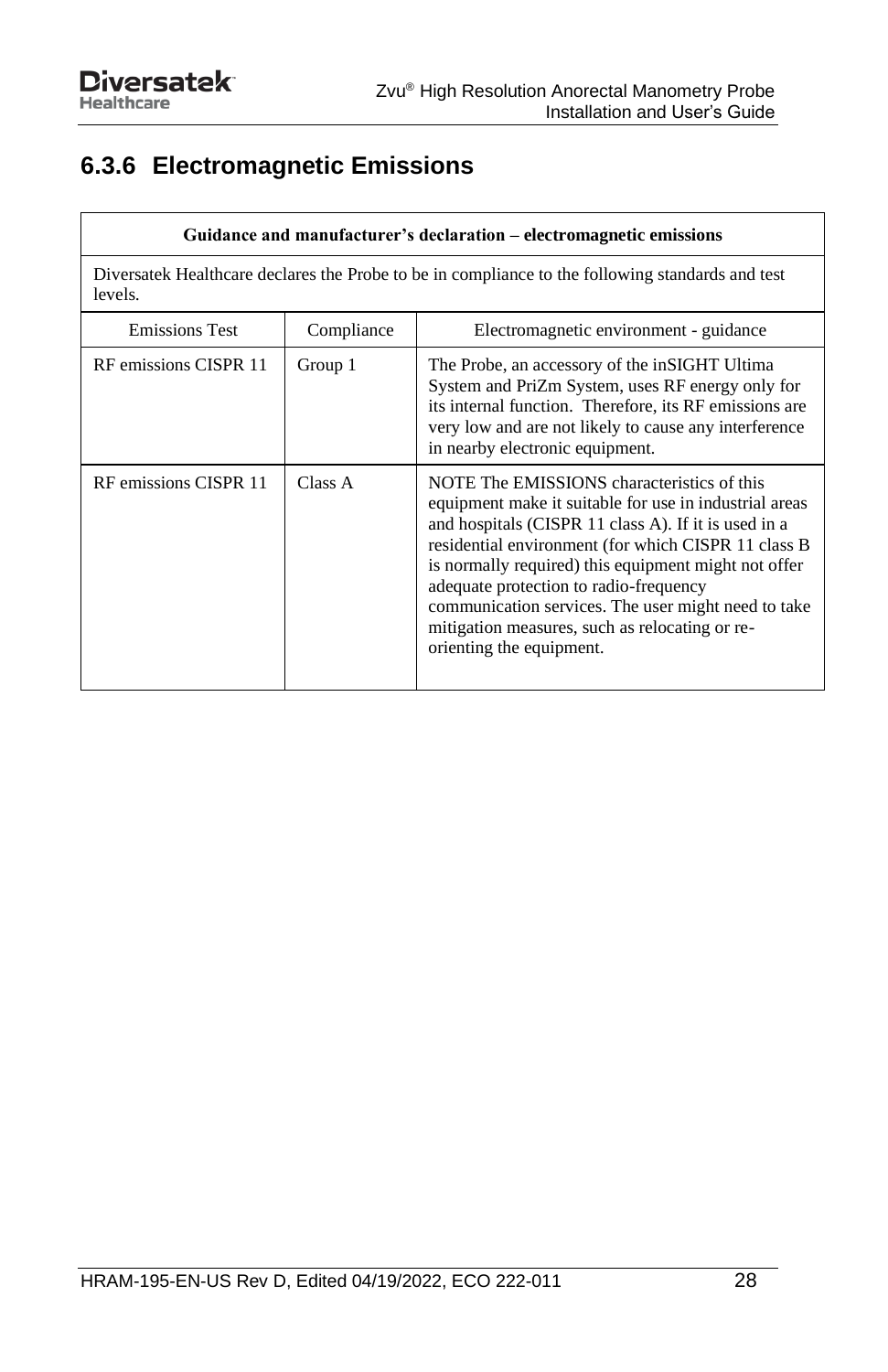#### <span id="page-34-0"></span>**6.3.7 Electromagnetic Immunity**

#### **Guidance and manufacturer's declaration – electromagnetic immunity**

Diversatek Healthcare declares the High Resolution Manometry Probe to be in compliance for electromagnetic immunity to the following tests and test levels.

| Immunity test                             | IEC 60601 test level                |  |  |
|-------------------------------------------|-------------------------------------|--|--|
| Electrostatic discharge (ESD)             | $\pm$ 8 kV contact, HCP and VCP     |  |  |
| IEC 61000-4-2                             | $\pm$ 2 kV, $\pm$ 4 kV,             |  |  |
|                                           | $\pm$ 8 kV, $\pm$ 15 kV air         |  |  |
| Power frequency (50/60 Hz) magnetic field | 50 and 60 Hz, 30A/m,                |  |  |
| IEC 61000-4-8                             | x, y, and z-axes                    |  |  |
| Conducted RF                              | 3 Vrms                              |  |  |
| IEC 61000-4-6                             | $150$ kHz to $80$ MHz               |  |  |
|                                           | 6 Vrms in ISM bands between 150 kHz |  |  |
|                                           | and 80 MHz                          |  |  |
|                                           | 80% AM at 1kHz                      |  |  |
| Radiated RF                               | 3 V/m                               |  |  |
| IEC 61000-4-3                             | 80 MHz to 2.7 GHz                   |  |  |
|                                           | 80% AM at 1kHz                      |  |  |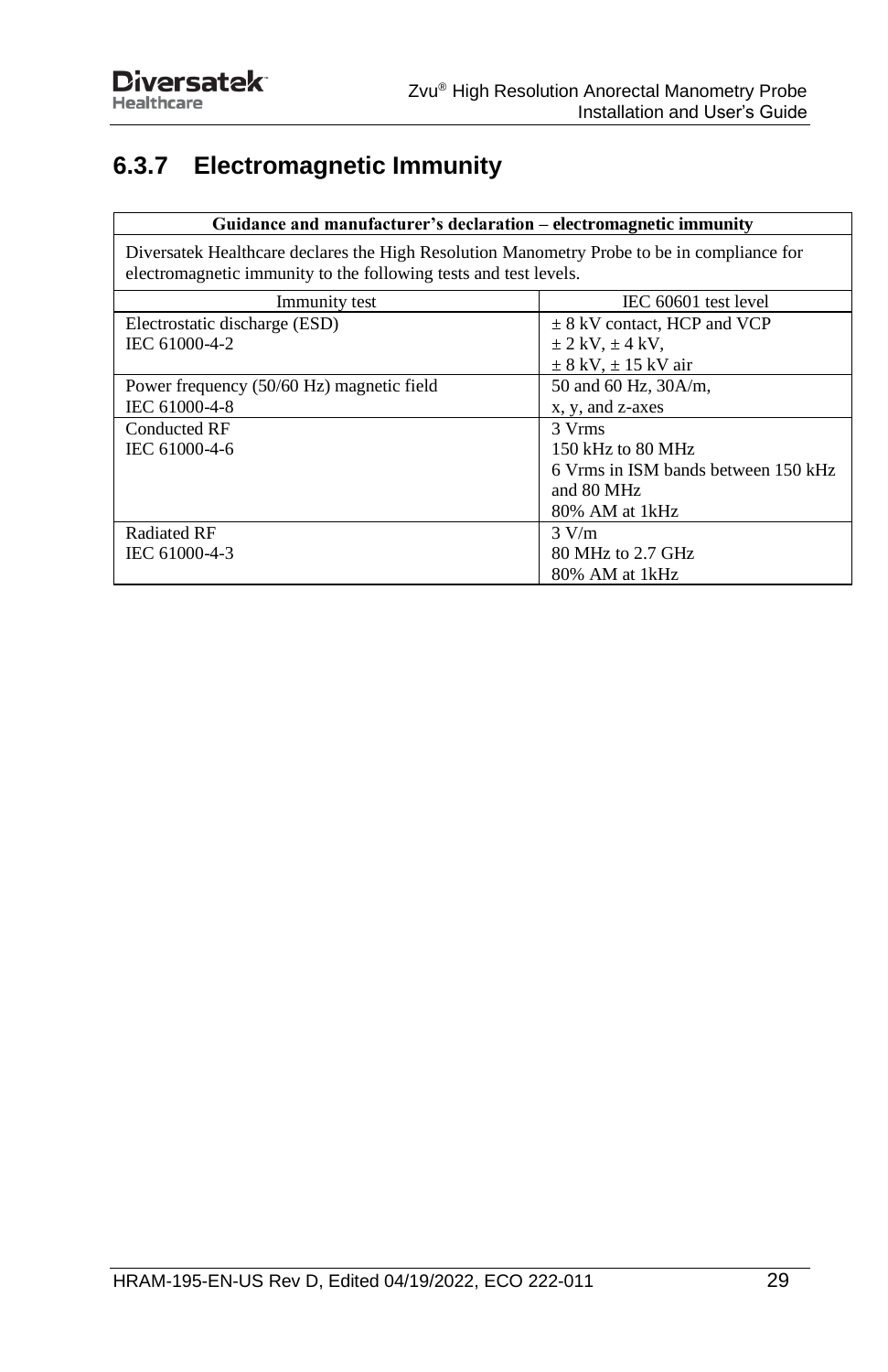**Guidance and manufacturer's declaration – electromagnetic immunity to proximity fields from RF wireless communications equipment**

Diversatek Healthcare declares the Probe to be in compliance for electromagnetic immunity to proximity fields from RF wireless communications equipment to the following test levels.

WARNING: Portable RF communications equipment (including peripherals such as antenna cables and external antennas) should be used no closer than 30 cm (12 inches) to any part of the Probe, including cables specified by the manufacturer. Otherwise, degradation of the performance of this equipment could result.

| Test<br>frequency<br>(MHz) | Band (MHz) | Service                                                                                                      | Modulation                              | Maximum<br>Power<br>(W) | Distance<br>(m) | Immunity<br><b>Test Level</b><br>(V/m) |
|----------------------------|------------|--------------------------------------------------------------------------------------------------------------|-----------------------------------------|-------------------------|-----------------|----------------------------------------|
| 385                        | 380-390    | <b>TETRA</b><br>400                                                                                          | Pulse<br>modulation<br>18 Hz            | 1.8                     | 0.3             | 27                                     |
| 450                        | 460-470    | <b>GMRS</b><br>460,<br><b>FRS 460</b>                                                                        | $FM +/-5 kHz$<br>deviation<br>1kHz sine | $\mathbf{2}$            | 0.3             | 28                                     |
| 710<br>745<br>780          | 704-787    | LTE Band<br>13, 17                                                                                           | Pulse<br>modulation<br>217 Hz           | $\overline{2}$          | 0.3             | 28                                     |
| 810<br>870<br>930          | 800-960    | <b>GSM</b><br>800/900,<br><b>TETRA</b><br>800,<br>iDEN 820,<br><b>CDMA</b><br>850,<br><b>LTE Band</b><br>5   | Pulse<br>modulation<br>18 Hz            | 2                       | 0.3             | 28                                     |
| 1720<br>1845<br>1970       | 1700-1990  | GSM 1800;<br><b>CDMA</b><br>1900;<br>GSM 1900;<br>DECT;<br><b>LTE Band</b><br>1, 3,<br>4, 25;<br><b>UMTS</b> | Pulse<br>modulation<br>217 Hz           | $\overline{c}$          | 0.3             | 28                                     |
| 2450                       | 2400-2570  | Bluetooth,<br>WLAN,<br>802.11<br>$b/g/n$ ,<br><b>RFID</b><br>2450,<br>LTE Band<br>7                          | Pulse<br>modulation<br>217 Hz           | $\mathbf{2}$            | 0.3             | 28                                     |
| 5240<br>5500<br>5785       | 5100-5800  | <b>WLAN</b><br>802.11<br>a/n                                                                                 | Pulse<br>modulation<br>217 Hz           | 0.2                     | 0.3             | 9                                      |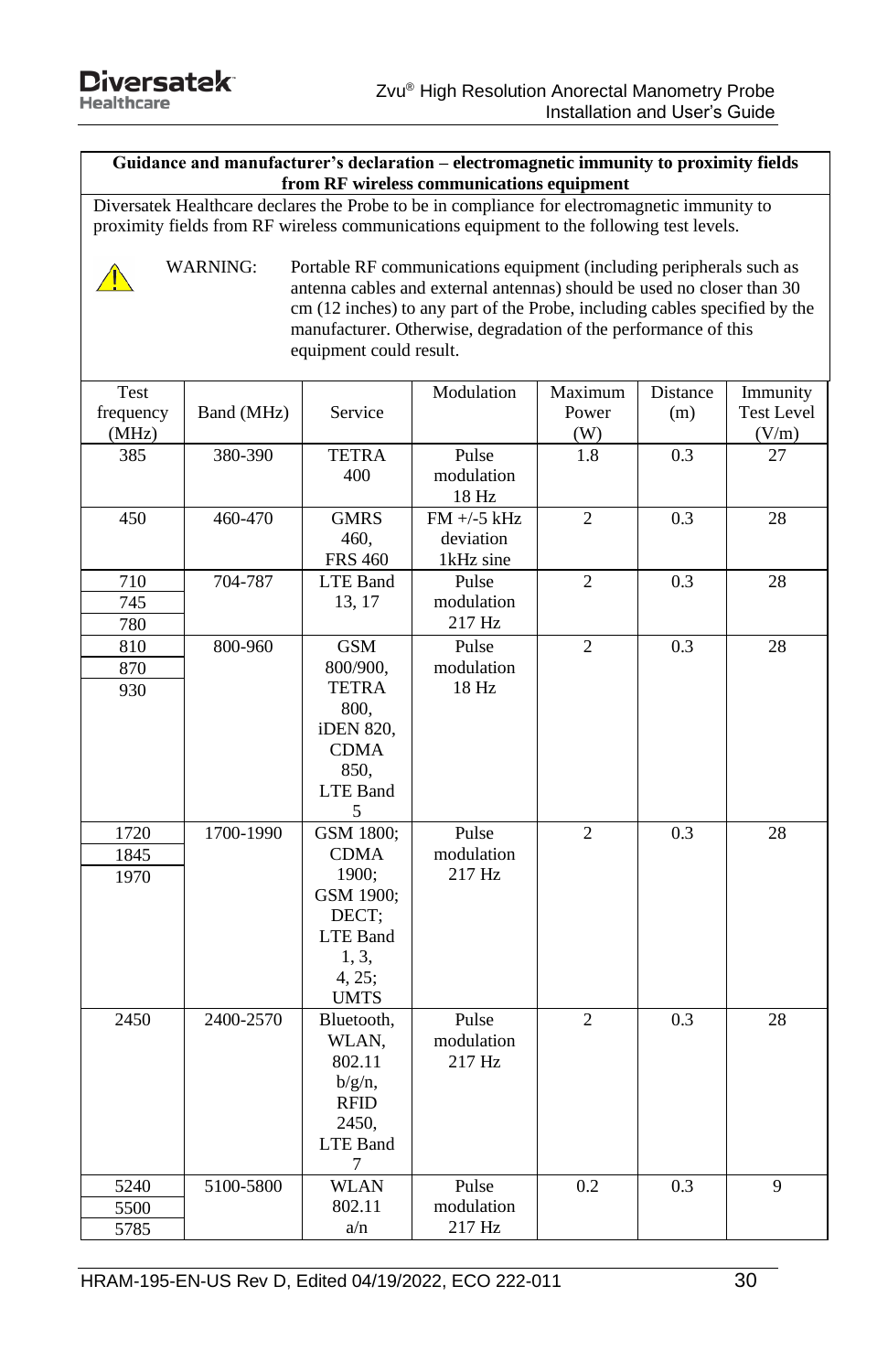# <span id="page-36-0"></span>**6.4 Specifications**

#### <span id="page-36-1"></span>**6.4.1 High Resolution Anorectal Manometry Probe**

Diversatek Healthcare Part Number: HRAM-200 Channel Types: Dimensions: Diameter: 16.5Fr (5.56 mm)<br>Length: 145 cm (tip to cor Pressure sensor pitch 1cm

145 cm (tip to connector) Patient Connection: Isolated BF patient connection through signal conditioning modules. Channels: Depends on specific Probe configuration. Probe Type: Reusable, Non-sterile Ingress Protection: IPX5/IPX7 Liquid ingress protection effective against water projected by a nozzle and immersion up to 1 m depth.

Operating Environment:

Storage/Transportation Environment Temperature: 10°C - 40°C (50°F-104°F)<br>Relative Humidity: 0 - 80% non-condensing

Temperature:  $10^{\circ}$ C -  $40^{\circ}$ C (50 $^{\circ}$ F-104 $^{\circ}$ F) Relative Humidity: 0 - 80% RH, 31° C, decreasing linearly to 50% RH at 40° C sea level to 2,000 meters.

 $0 - 80\%$  non-condensing Atmospheric Pressure: 18.7 kPa – 101.3 kPa (Elevation 0 m – 12192 m)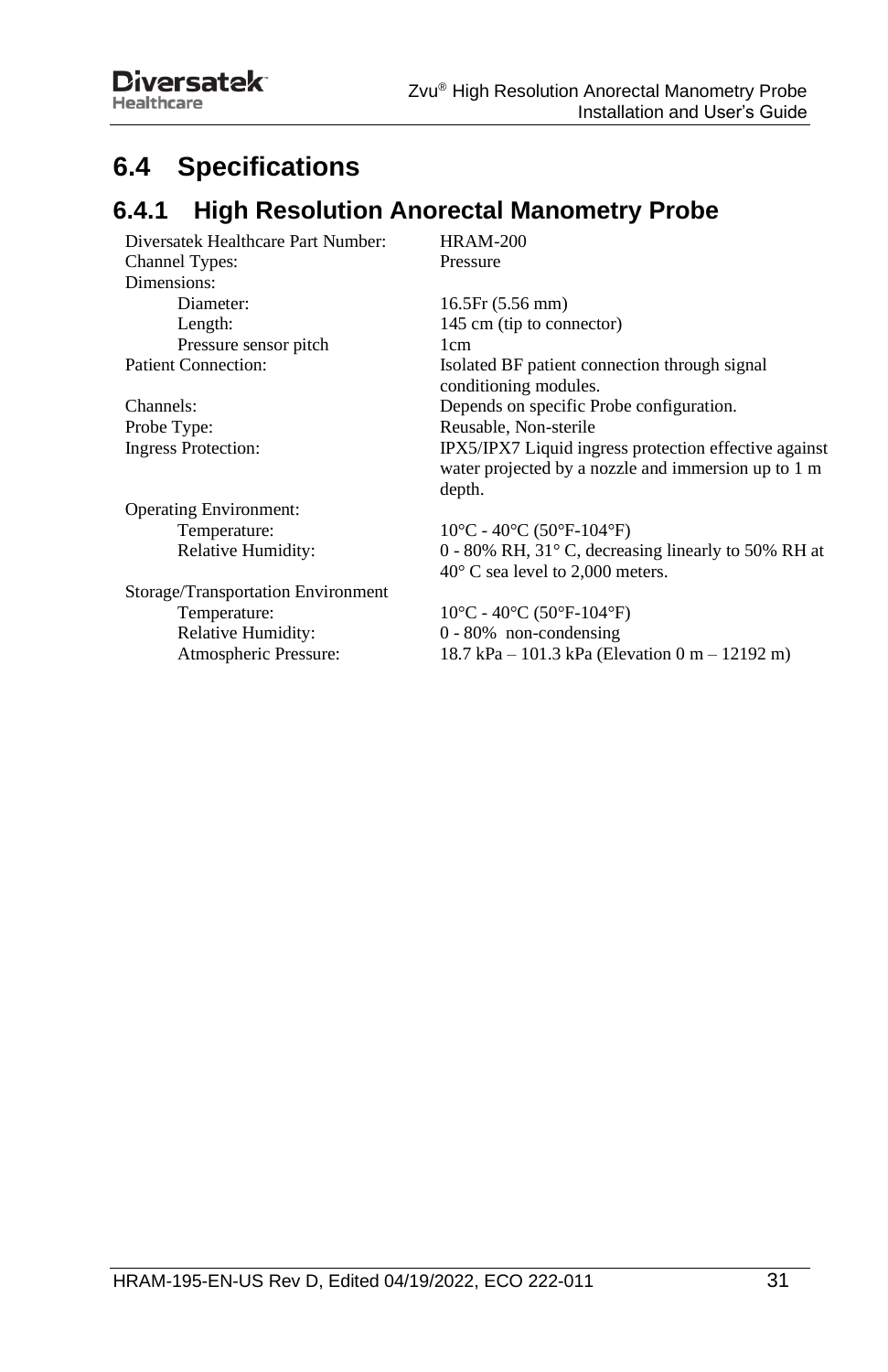This page intentionally left blank.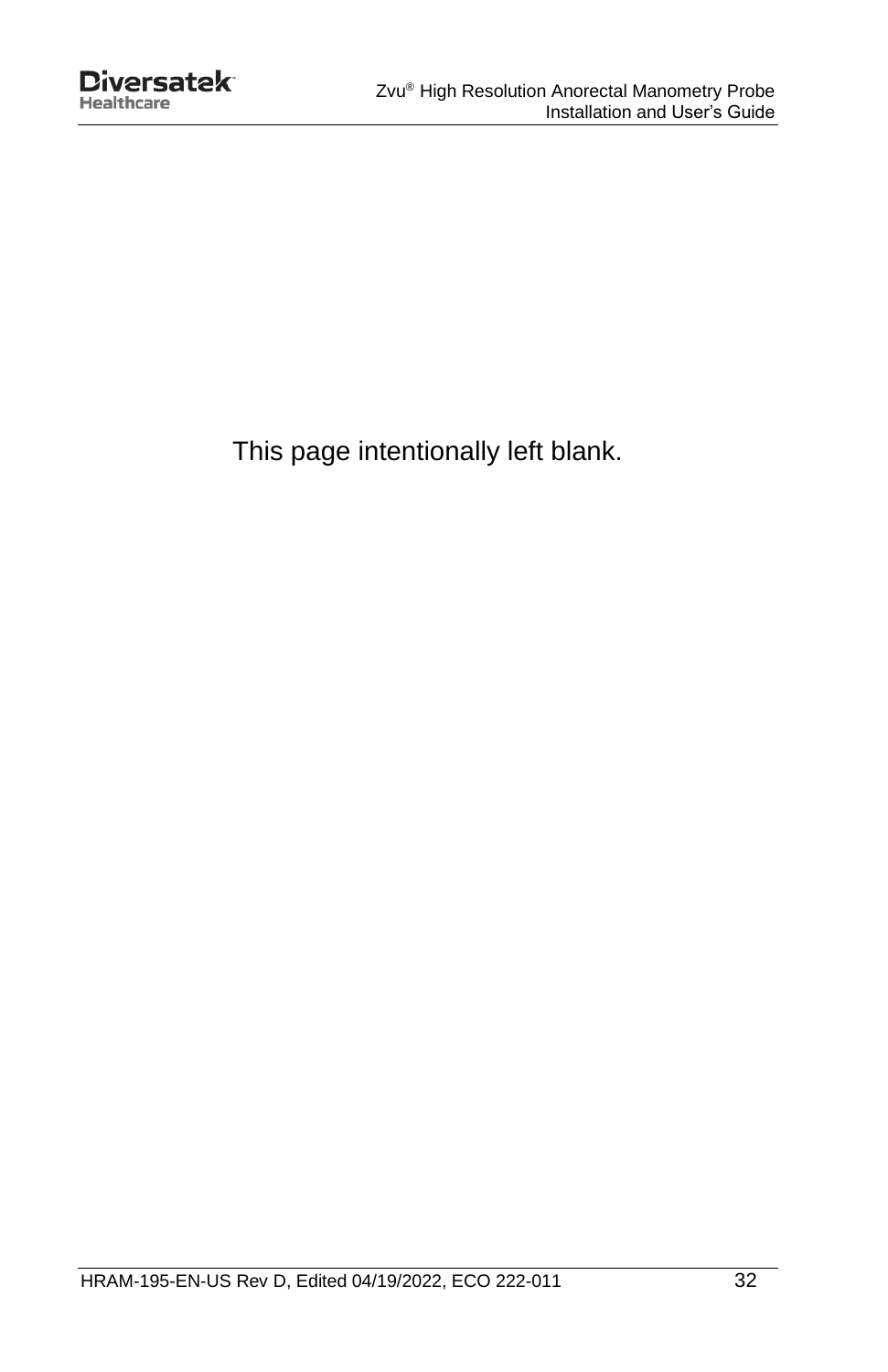This page intentionally left blank.